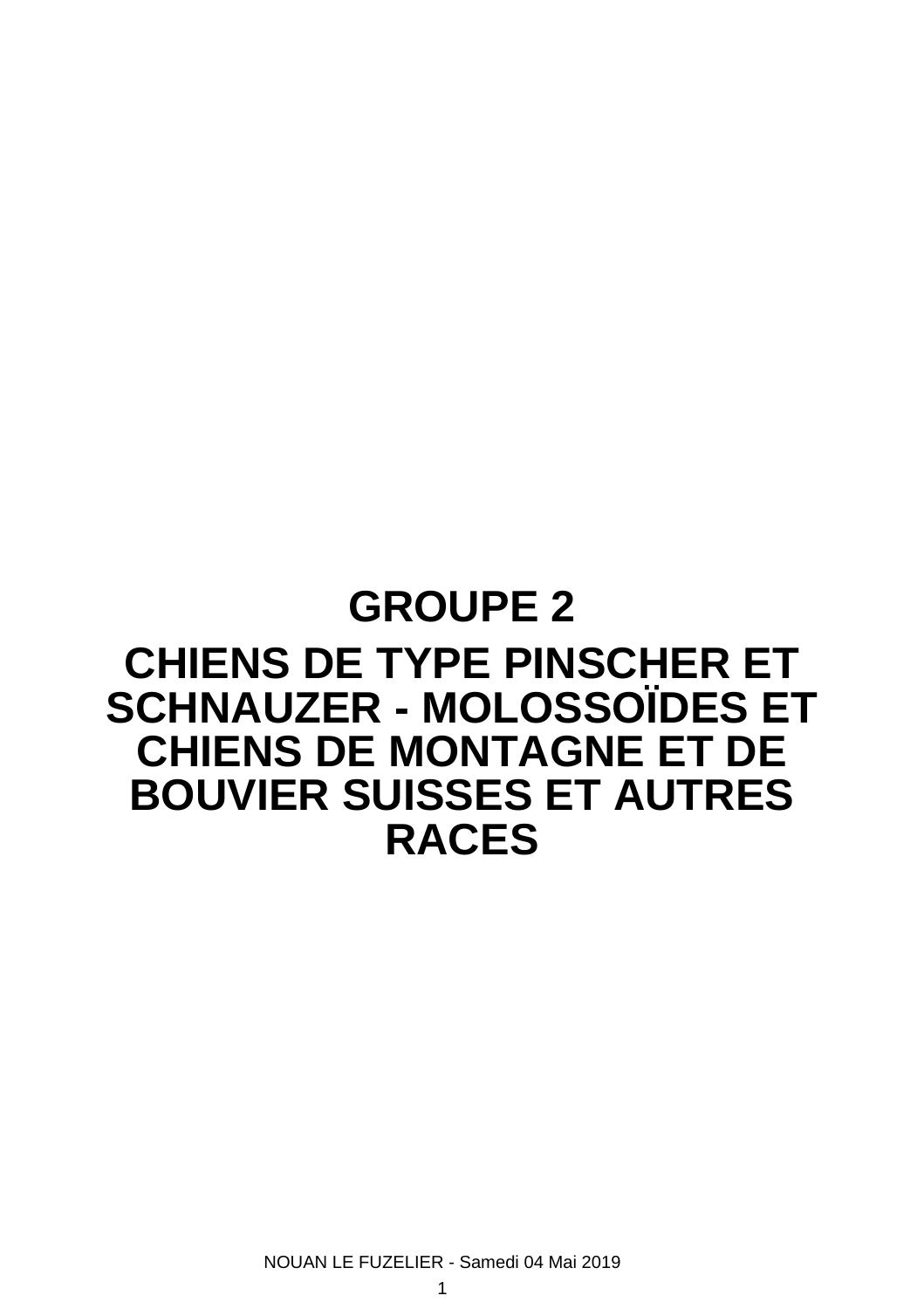# - BULLDOG -

Juge : M. WILLIAMS JOHN (NL) • BABY MÂLES •

2e TRES PROMETTEUR

1 ESDEKA BESMALL GYPSY DREAMS PKR 136022 - Puce : [616093900798695](https://www.centrale-canine.fr/lofselect/chien-ws/7216687) né: 24/11/2018 (CH NOBOZZ SCAR x CARTIER DE LUNE DYSKRETNY UROK BURZUAZJI) Eleveur : KULIK PAULINA, Prop : LOUE BRUNO

1er TRES PROMETTEUR Meilleur Baby 2 NEW SOUL ORIGIN LOF 31756 - Puce : [250269811583849](https://www.centrale-canine.fr/lofselect/chien-ws/7183418) né: 23/11/2018 (MFLJANE KINGEDGAR x NEW SOUL ISOBEL) Eleveur : LANCESSEUR RACHEL & M. DUFRESNE GUILLAUME, Prop : DUFRESNE GUILLAUME ET RACHEL

PROMETTEUR 3 OBELIX DU ROYAUME DES SEPT COURONNES LOF 31483 - Puce : [250269802806686](https://www.centrale-canine.fr/lofselect/chien-ws/7153551) né: 24/11/2018 (OXOLA BULL JETHRO GIBBS x MELISSANDRE DU ROYAUME DES SEPT COURONNES) Eleveur : GUMUSCHIAN AURORE, Prop : LAVIT **GREGORY** 

3e TRES **PROMETTEUR** 4 ONE MAN SHOW DEL CALIBORSO LOF 31726 - Puce : [250268501607565](https://www.centrale-canine.fr/lofselect/chien-ws/7178338) né: 12/12/2018 (MELLOWMOOD JOLLY ROGER x INCREIBLE GRAZIELLA DEL CALIBORSO) Eleveur : HADDAD VIRGINIE, Prop : AUBERT DUBUISSON CHARLOTTE

4e TRES **PROMETTEUR** 5 ORSON WELLS DU DOMAINE D'YVANDEAU LOF 31923 - Puce : [250268501599000](https://www.centrale-canine.fr/lofselect/chien-ws/7206268) né: 07/11/2018 (HORSE GARD BULLDOG HAPPY TOGETHER x JACYNTHE OF MACK SWEET BRITISH'BULL) Prop. et Elev. : CHEREL PASCALE

PROMETTEUR 6 OSAKA DES LITTLE TROUBADOUR LOF 31940 - Puce : [250268501680781](https://www.centrale-canine.fr/lofselect/chien-ws/7208950) né: 21/12/2018 (ISTAR IGGINS DES ROXA LINA x MELLE MAROUCKA) Eleveur : ROSER DANY, Prop : LEROUGE CAROLINE

PROMETTEUR 7 PRECIOUS KING OF TAN'REI BULLS LOF - Puce : 250268712794214 né: 01/01/2019 (MULTI CH SEBYAN WILSON OCOBO x LITTLE SCARLETT TAN'REI BULLS) Eleveur : CECCHINI WILLIAM ET SABINE, Prop : MILHES MAGALI

PROMETTEUR 8 PUMP KING REINHARDT DE THEOP'S LOF 31753 - Puce : [250268501680401](https://www.centrale-canine.fr/lofselect/chien-ws/7182937) né: 04/01/2019 (ONAHIA DEL ATLANTE LOGAN x EDSON CONQUEROR NUMBER ONE) Eleveur : SAGHAARD MANUELA, Prop : MOINARD ALEXANDRE

#### • PUPPY MÂLES •

- PROMETTEUR 9 BLACK TREASURE DOGS JEDI MET 2420/18 Puce : 953010002389628 né: 14/08/2018 (CH. GOLDEN BULL LUCAS x BLACK TREASURE DOGS KAPRICE) Eleveur : MME MONIKA BOROSS, Prop : SAUVÉE SÉBASTIEN
- PROMETTEUR 10 HEADLEY BULL'S OUP'S I DID IT AGAIN LOF 31562 Puce : [250268501578372](https://www.centrale-canine.fr/lofselect/chien-ws/7159231) né: 24/10/2018 (HAYDEN DES ROXA LINA x LIBERTY DES ROXA LINA) Eleveur : FRESNOY LAETITIA & MR MALINOWSKI SEBASTIEN, Prop : FRESNOY LAETITIA
- PROMETTEUR 11 NATION STRONG BULL OVER LORD LOF 31422 Puce : [250268600206565](https://www.centrale-canine.fr/lofselect/chien-ws/7145640) né: 24/09/2018 (JASCO LORD DIT BALTHAZAR DES BULL'S DE WINSTON x PILLOW TALK EXCLUSIVE-BULL) Eleveur : OTT SOPHIE, Prop : MAIRESSE ADRIEN

PROMETTEUR 12 O DON DIEGO DELA VEGA DI VENDRA NERA LOF 31113 - Puce : [250268600214825](https://www.centrale-canine.fr/lofselect/chien-ws/7103305) né: 15/09/2018 (MELJANE SLEEPY JOE x BUBBLE STEEL LOLLIPOP CHUPA CHUPS) Eleveur : OLIVET DONIA & JULIEN, Prop : MARJAULT CHRISTELLE

3e TRES **PROMETTEUR** 13 OBELIX OF PRETTY MASTER BULLDOG LOF 30893 - Puce : [250269608140863](https://www.centrale-canine.fr/lofselect/chien-ws/7070141) né: 10/08/2018 (JULIO OF MERRY BABY SHINE x LIBERTY OF PRETTY MASTER BULLDOG) Eleveur : FERON LYDIE & SYLVAIN, Prop : FERON LYDIE

1er TRES PROMETTEUR 14 ONDE DE'CHOC DI VENDRA NERA LOF 31114 - Puce : [250268600215113](https://www.centrale-canine.fr/lofselect/chien-ws/7103306) né: 15/09/2018 (MELJANE SLEEPY JOE x BUBBLE STEEL LOLLIPOP CHUPA CHUPS) Eleveur : OLIVET DONIA & JULIEN, Prop : OUAIRY ANNE-CECILE

Absent 15 O'PRECIOUS FIRE DIAMOND LOF 31264 - Puce : [250269811613535](https://www.centrale-canine.fr/lofselect/chien-ws/7126465) né: 24/09/2018 (NAVAIR ZHGUCHIY PERCHIK x MAGIC STAR TAN'REI BULLS) Eleveur : DUFFARD MIREILLE, Prop : GUYOT EMILIE

4e TRES **PROMETTEUR** 16 ORIGIN-OF-KING DE L'ILE D'ITHAK LOF 31399 - Puce : [250268600187853](https://www.centrale-canine.fr/lofselect/chien-ws/7140363) né: 05/10/2018 (LUVIPRIDE KERRY KING x LOLITA LAND VAN MECHELAAR) Eleveur : BREART ERIKA & GEOFFREY, Prop : METRO EDDY ET NATHALIE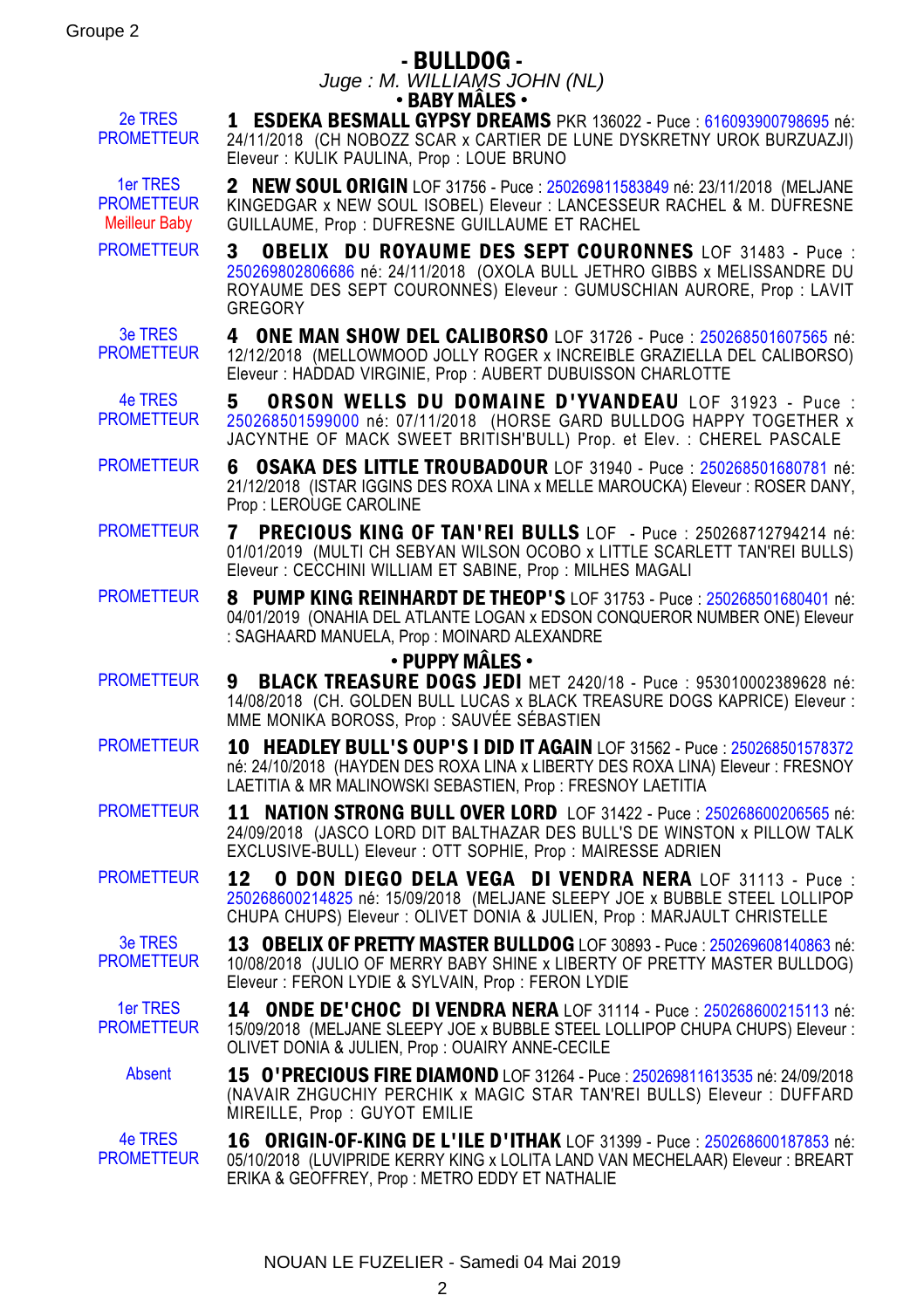|                              | TRES PROMETTEUR 17 ORSON COLOSSUS RUSTIC BULL'S LOF 31199 - Puce : 250269811616492 né:<br>29/09/2018 (JUST FOR ME DES DUNES DE MONDOPALE x MIDNIGHT DES DUNES DE<br>MONDOPALE) Prop. et Elev.: STROEYMEYT MAUD                                        |
|------------------------------|-------------------------------------------------------------------------------------------------------------------------------------------------------------------------------------------------------------------------------------------------------|
| 2e TRES<br><b>PROMETTEUR</b> | RAS EL BELAT KARMELO JR LOI 18183267 - Puce : 380260004005767 né:<br>18<br>24/09/2018 (RAS EL BELAT KARMELO x ANGELICA) Prop. et Elev.: PATTI VINCENZO                                                                                                |
|                              | Juge: MME DUEZ ELODIE (FR)<br>• JEUNE MALES •                                                                                                                                                                                                         |
| <b>EXCELLENT</b>             | <b>DE OS ROQUINOS BOLETUS</b> LOE 2444398 - Puce : 941000023493590 né:<br>19<br>26/07/2018 (CH. BULLS CAMELOT AVALON THE LEGENDARY x AMANITA MUSCARIA DE<br>OS ROQUIÑOS) Eleveur : KOLDO VILA ALVAREZ, Prop : LOPEZ RODRIGUEZ JUAN MANUEL             |
| <b>3e EXCELLENT</b>          | 20<br><b>DIPPER DE HASHTAGBULL</b> LOF 31600/4677 - Puce : 977200008932781 né:<br>16/11/2017 (RICATORI KING OF MELJANE x I'M READY) Eleveur : TORRENTE BLESA<br>DAVID, Prop: VOLEAU THIERRY                                                           |
| <b>TRES BON</b>              | <b>GOLDWING BULLY OLIVER KING CALL AKA O NEILL LOF 30513 - Puce :</b><br>21<br>250268501490228 né: 23/06/2018 (BUBBLE STEEL NAT KING COLE UNFORGETTABLE x<br>GOLDWING BULLY MYSTIC RIDER) Eleveur : BOIN CHRISTIAN & HELENE, Prop : BOIN<br>CHRISTIAN |
| <b>EXCELLENT</b>             | <b>22 JUACU'L BRUXU DE LA XIXA</b> LOE 2417470 - Puce : C 941000022653963 né:<br>11/03/2018 (CH, JR CH BULLS CAMELOT AVALON THE LEGENDARY x INELA DE LA XIXA)<br>Prop. et Elev.: BLANCO TUYA MARTA                                                    |
| <b>TRES BON</b>              | <b>23 KING'S FEELING MURPHY</b> LOE 2427336 - Puce : 938000000815431 né: 10/04/2018<br>(KING'S FEELING BULL ADARA x THE SCORPION KING BABYLU'S) Eleveur : AMPARO<br>CIGANDA GORRAIZ, Prop: RIVIERE LUCILLE                                            |
| <b>2e EXCELLENT</b>          | 24 LA CHATA INFLUENCE LOE 2411337 - Puce : C 941000022371254 né: 16/03/2018<br>(MELJANE WORLDWAR x LA CHATA EVERYDAY) Eleveur : SANCHIS INFANTE CASIMIRO,<br>Prop: OLIVET DONIA ET JULIEN                                                             |
| <b>TRES BON</b>              | 25<br><b>NEW KID ON THE BLOCK DEL CALIBORSO</b> LOF 29463 - Puce : C<br>250268501439839 né: 22/12/2017 (JUAN LUCAS DEL CALIBORSO x INCREIBLE GRAZIELLA<br>DEL CALIBORSO) Eleveur : HADDAD VIRGINIE, Prop : MAGUES MARIE                               |
| <b>TRES BON</b>              | <b>NINJA DES ROXA LINA</b> LOF 29498 - Puce: 250269606885402 né: 06/12/2017<br>26<br>(ROYALFLUSH OF ROXA-LINA x MY DREAM IMMORTALITY SEXY BULLY) Eleveur :<br>TOUTAIN VIRGINIE, Prop : LANDGRAF ADÉLIE                                                |
| <b>Absent</b>                | 27<br><b>NOX DU ROYAUME DES SEPT COURONNES</b> LOF 29702 - Puce : C<br>250268712659625 né: 16/12/2017 (GASTON DES MOLOSSES DES SEPT VALLEES x<br>I'MEGARA) Prop. et Elev. : GUMUSCHIAN AURORE                                                         |
| <b>BON</b>                   | 28<br><b>OBAMA</b> LOF 29500 - Puce: 250269608025966 né: 01/01/2018 (ARMANI VON<br>TEUFELHOHLE x HAMY) Eleveur : SAUVAGE PHILIPPE, Prop : LE VEN/ COURBE GWEN                                                                                         |
| <b>Absent</b>                | <b>29 OCTAVIUS DE THEOP'S</b> LOF 29862 - Puce : C 250268712668923 né: 17/02/2018<br>(EDSON CONQUEROR M'RAGNAR x LILOU DE THEOP'S) Eleveur : SAGHAARD MANUELA.<br>Prop: BARBACHOU CHEYENNE                                                            |
| <b>TRES BON</b>              | 30 ODIN BULLS OF NORMANDY LOF 30858 - Puce : 250269590026194 né: 25/05/2018<br>(MISTER MAGOO BULLS OF NORMANDY x LILY CHIC BULLS OF NORMANDY) Eleveur :<br>BULLS OF NORMANDY, Prop: LE FORESTIER ANGELIQUE                                            |
| <b>EXCELLENT</b>             | 31 OKYO OF FEELING GOOD BULLDOGS LOF 30096 - Puce : C 250268732206798 né:<br>07/04/2018 (EDSON CONQUEROR LORD-BYRON x LOVELY OF FEELING GOOD<br>BULLDOGS) Eleveur : PALIERNE SOPHIE, Prop : ROUX JOSETTE                                              |
| <b>TRES BON</b>              | 32 OLYMPIODORO DI VENDRA NERA LOF 30511 - Puce : 250269608097262 né:<br>01/04/2018 (MILLESIME TAITTINGER DES BULLS DES HAUTES FALAISES x LAMBADA DI<br>VENDRA NERA) Eleveur : OLIVET DONIA & JULIEN, Prop : MARJAULT CHRISTELLE                       |
| <b>BON</b>                   | <b>33 OMER DES HAUTS DE MARSOU</b> LOF 29853 - Puce : C 250268732176203 né:<br>25/02/2018 (ROYALFLUSH OF ROXA-LINA x HERMIONE DES ROXA LINA) Eleveur :<br>HALLOUIN MARCELLINE, Prop: SEYS BAILLY MICHÈLE                                              |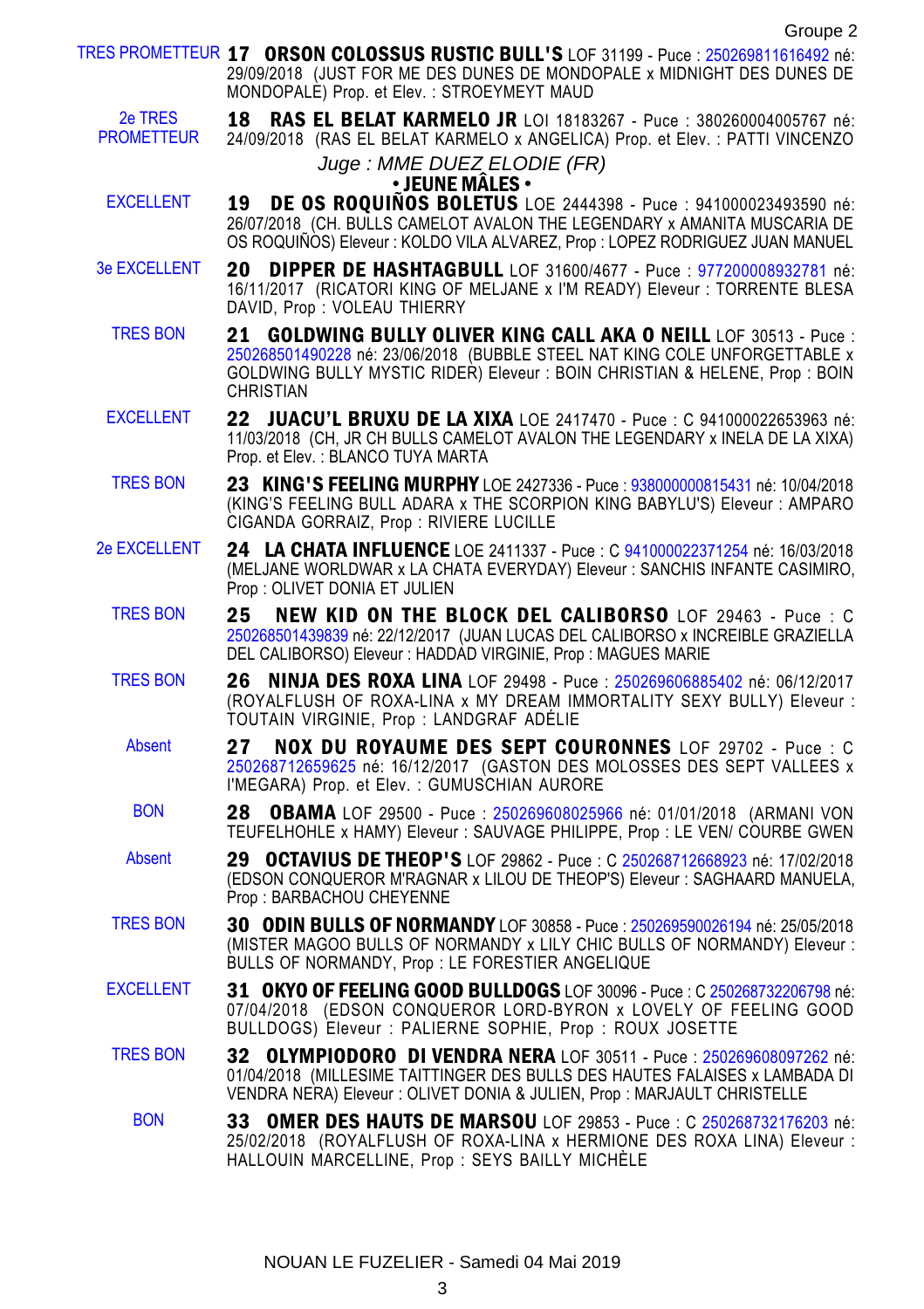| Groupe 2                               |                                                                                                                                                                                                                                             |
|----------------------------------------|---------------------------------------------------------------------------------------------------------------------------------------------------------------------------------------------------------------------------------------------|
| <b>4e EXCELLENT</b>                    | 34<br><b>ORONERO DES BULLS DES HAUTES FALAISES</b> LOF 30868 - Puce :<br>250268501567546 né: 15/06/2018 (DESTINY DE ORO GRASO x KINGS' FEELING BULL<br>ANAIS) Eleveur : LEGRIS AURELIE, Prop : LEGRIS VINCENT ET AURÉLIE                    |
| <b>EXCELLENT</b>                       | 35 OSCAR DES LOUPS DU ROUMOIS LOF 30270 - Puce : 250269608084620 né:<br>02/05/2018 (MANIFESTO DES LOUPS DU ROUMOIS x JADORE DES LOUPS DU ROUMOIS)<br>Eleveur : LOUE BRUNO, Prop : VALETTE MICHEL                                            |
| <b>TRES BON</b>                        | 36 OXMO PUCCINO DES BULLS DES HAUTES FALAISES LOF 30846 - Puce : C<br>250268501542140 né: 31/03/2018 (OURASI THE EXCLUSIVE-BULL x BUBBLE STEEL LEXUS<br>L F A) Eleveur : LEGRIS AURELIE, Prop : MOINARD ALEXANDRE                           |
| <b>1er EXCELLENT</b><br>Meilleur Jeune | 37 RUBY JEWEL NEPTUNE LOF 29753/4683 - Puce: 250268732062280 né: 08/11/2017<br>(RICATORI HOLD TIGHT x INSANITY DES BULLS DES HAUTES FALAISES) Eleveur :<br>CADORET KATIA, Prop : BOILLAND PASCALE                                           |
|                                        | Juge: M. WILLIAMS JOHN (NL)                                                                                                                                                                                                                 |
| <b>EXCELLENT</b>                       | $\bm{\cdot}$ intermediaire males $\bm{\cdot}$<br>38 ASTON MARTIN DI VILLA EDEN ROI LO17176630 - Puce : C 380260140065662 né:<br>11/09/2017 (BEST BULLDOGIRONA BORN TO BE MINE x AFRODITE DI VILLA EDEN) Prop.<br>et Elev.: DALL'OGLIO MARCO |
| Absent                                 | <b>39 ATOM HROCHMOOT</b> LOF 30915/4611 - Puce : 086021000004543 né: 10/05/2017<br>(ULTIMATE MIKE BAJOKA x NEW STAR BAJOKA) Eleveur : ZUZANA HALAMOVA, Prop :<br><b>MARTINE PERRAIN</b>                                                     |
| <b>TRES BON</b>                        | <b>BREEDER'S CUP NE-LE-DIS-A-PERSONNE LOF 29213/4618 - Puce:</b><br>40<br>250268732130720 né: 27/10/2017 (ORLANDO OF THE TIVOLI BULLS x BREEDER'S CUP<br>IXENTRIC LADY GAGA) Prop. et Elev. : DEMEURIE KARINE                               |
| <b>TRES BON</b>                        | 41 BULL OF THRONES OHAL DROGO LOSH 1259371 - Puce : 900133002002977 né:<br>23/09/2017 (CALIBRA CHICHESTER x MAYA BULLBUZZER) Eleveur : ROBYNS MULQUET<br>LINDSAY, Prop: CAS ISABELLE                                                        |
| <b>EXCELLENT</b>                       | BURBERRY BULLS OWEN LOF 29685/4705 - Puce : 250268501373537 né:<br>42<br>20/01/2018 (TREASURABULLS FIFTY SHADES x LADY IN RED TAN'REI BULLS) Eleveur:<br>VALETTE MICHEL & VERONIQUE, Prop : SERET SABINE                                    |
| <b>EXCELLENT</b>                       | 43 KING OF MAGIC BULL NAT KING COL LOF 28169/4581 - Puce : 250268731940389<br>né: 27/05/2017 (MELLOWMOOD BIG BEN x KING OF MAGIC BULL I'M JUST GIRL ON FIRE)<br>Eleveur : LOUDOUX DAPHNE, Prop : CHAUDRÉ BENOÎT                             |
| <b>1er EXCELLENT</b><br><b>RCAC</b>    | 44 LYVANBULL'S NOSTRADAMUS LOF 28653/4594 - Puce : 250268731924571 né:<br>24/07/2017 (SEALAVILLE HE'S JOSH x LYVANBULL'S IVANA) Prop. et Elev. : GUILLON<br><b>JOHAN</b>                                                                    |
| <b>TRES BON</b>                        | NEVER NAUGHTY BOY LOF 28922 - Puce : 250268712636777 né: 09/09/2017<br>45<br>(MARIUS DES PITCHOUCAS DE LACAPELETTE x JACINTHE) Eleveur : VOLLE CORINNE,<br>Prop: VAUCHOT EMILIE                                                             |
| <b>EXCELLENT</b>                       | 46 NICE ON THE ROCKS DU LOCH VICTORIA'S BULLS LOF 29579 - Puce:<br>250269606913396 né: 02/12/2017 (ONE ROCK OF ICE EXCLUSIVE-BULL x MELJANE<br>CHERRY LIPS MYSTYLE) Eleveur : LOCH VICTORIA'S BULLS, Prop : OTT SOPHIE                      |
| <b>EXCELLENT</b>                       | 47 NOTORIOUS BIG NEW STAR DE L'ILE D'ITHAK LOF 29307/4671 - Puce :<br>250268600175576 né: 12/10/2017 (ITHAK x LOLITA LAND VAN MECHELAAR) Eleveur :<br>BREART ERIKA & GEOFFREY, Prop : BRÉART GEOFFREY & ERIKA                               |
| <b>2e EXCELLENT</b>                    | 48 -<br><b>NOTTING HILL DES TERRES D'ALFORIE</b> LOF 29050/4690 - Puce :<br>250268712647297 né: 09/10/2017 (LILYLOVE MIDNIGHT COWBOY x HUITIEME MERVEILLE<br>DES TERRES D'ALFORIE) Eleveur : HAMEAU JULIETTE, Prop : MOOTHOO CÉLIA          |
| <b>Absent</b>                          | 49 NOVACK-BOY DI VENDRA NERA LOF 27957/4578 - Puce : 250269812177642 né:<br>12/04/2017 (IMPACT GOLD DES BULLS DES HAUTES FALAISES x LONG LINE SUGAR<br>COKE DI VENDRA NERA) Eleveur : OLIVET DONIA & JULIEN, Prop : THOMAS ISABELLE         |
| <b>3e EXCELLENT</b>                    | 50 NUITS SAINT GEORGES DES TERRES D'ALFORIE LOF 29051/4617 - Puce :<br>250268712647309 né: 09/10/2017 (LILYLOVE MIDNIGHT COWBOY x HUITIEME MERVEILLE<br>DES TERRES D'ALFORIE) Prop. et Elev. : HAMEAU JULIETTE                              |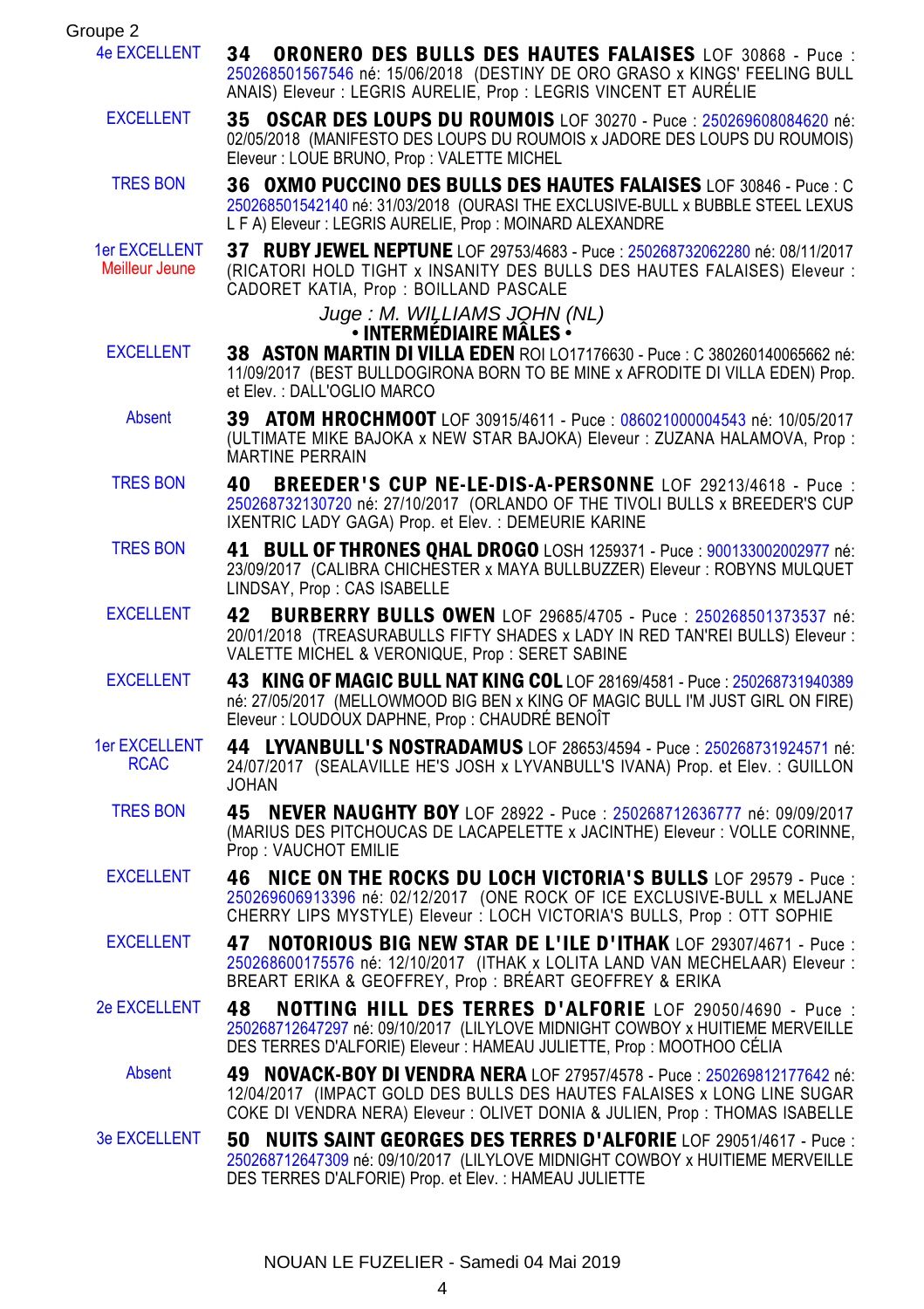EXCELLENT 51 ONAHIA DEL ATLANTE LOGAN LOF 31103/4626 - Puce : [981098106628065](https://www.centrale-canine.fr/lofselect/chien-ws/6935368) né: 18/07/2017 (VALLEY BULLS QASHQAI x ONAHIA DEL ATLANTE GINGER) Eleveur : GARCIA JORGE, Prop : SAGHAARD MANUELA EXCELLENT 52 OXOLA BULL NEVER LET'S ME GO LOF 29872 - Puce : 250269811396696 né: 27/08/2017 (HOBTOP WINSTON x KINGS' FEELING BULL DONATELA) Eleveur : LEGRIS VINCENT, Prop : LEGRIS VINCENT ET AURÉLIE 4e EXCELLENT 53 RUBY JEWEL NASH LOF 29752 - Puce : C [250268732062419](https://www.centrale-canine.fr/lofselect/chien-ws/6923115) né: 08/11/2017 (RICATORI HOLD TIGHT x INSANITY DES BULLS DES HAUTES FALAISES) Eleveur : CADORET KATIA, Prop : BOILLAND PASCALE EXCELLENT 54 WILLBEBULLS UBER SEXY BULLY LOP 549806 - Puce : [991001001076192](https://www.centrale-canine.fr/lofselect/chien-ws/7154739) né: 28/10/2017 (MILASHA NO RETREAT OCOBO x THAT'S THE WAY BULLS LISBON) Eleveur : SOUSA EDGAR FILIPE TOSTE, Prop : WESSE CYNTHIA Juge : MME KJAER KIM (DK) • OUVERTE MÂLES • Absent 55 BUBBLE STEEL MALABAR BI-GOUT LOF 26425/4375 - Puce : [250268731654163](https://www.centrale-canine.fr/lofselect/chien-ws/6508857) né: 04/07/2016 (ROYALFLUSH OF ROXA-LINA x LA VIDA DE ORO MERCEDES) Eleveur : DAUDIN CAROLE, Prop : CHARLES CLAIRE 2e EXCELLENT 56 BUBBLE STEEL NASCAR MONSTER ENERGY LOF 28301/4522 - Puce : [250268731952579](https://www.centrale-canine.fr/lofselect/chien-ws/6753474) né: 23/04/2017 (DEL PAPIOL WORLD WIDE x BUBBLE STEEL LILLY ALLEN) Prop. et Elev. : DAUDIN CAROLE EXCELLENT 57 BULLS CAMELOT AVALON THE LEGENDARY LOE 2351258 - Puce : [985113000945523](https://www.centrale-canine.fr/lofselect/chien-ws/6921304) né: 30/03/2017 (CH, JR CH RICATORI KING OF MELJANE x CH CULTURE OF BULLS KHORA JOLLY) Prop. et Elev. : BLANCO TUYA MARTA BON 58 GARNER IVAN DREAM LOF 20193/3476 - Puce : [250268731033956](https://www.centrale-canine.fr/lofselect/chien-ws/5788711) né: 14/08/2013 (GARNER EDWARD DUST x GARNER CRUELA DREAM) Eleveur : MABAKA MANDUDI, Prop : CLOUET GERALDINE TRES BON 59 HARRY DU GANG DES PIRATES LOF 18533/3479 - Puce : [250269810026014](https://www.centrale-canine.fr/lofselect/chien-ws/5613026) né: 02/11/2012 (GWENPICK BENICHOU x DELIE DE LA VIERGE ET DU SAGITTAIRE) Eleveur : COHIDON DIDIER, Prop : DELAFOSSE PERRINE TRES BON 60 HOTTO AU NID DES CIGOGNES LOF 18863/3665 - Puce : [250269604846644](https://www.centrale-canine.fr/lofselect/chien-ws/5641081) né: 20/12/2012 (CESAR AU NID DES CIGOGNES x GOSSIP AU NID DES CIGOGNES) Eleveur : HORLAMUS CATHERINE, Prop : NOEL GOBERT MARIE CHRISTINE 3e EXCELLENT 61 ILERDA BULLS ZTAR WILLIAM LOF 30037/4506 - Puce : [941000021331965](https://www.centrale-canine.fr/lofselect/chien-ws/6877152) né: 20/03/2017 (MELJANE BULLDOGS KINGCHARLES x ILERDA BULLS ZTAR ALIYAH) Eleveur : MIRO DAVID, Prop : OLIVET DONIA ET JULIEN BON 62 IMMENSE TEDDY BEAR YUGOS STAR LOF 30245/4553 - Puce : [990000001473748](https://www.centrale-canine.fr/lofselect/chien-ws/6924013) né: 29/03/2017 (LEMONA MARAVILLA MR. TOTTI x VANILLA CLOUD YUGOS STAR) Eleveur : GORBACH YULIA, Prop : LE FORESTIER ANGELIQUE TRES BON 63 JOHN PAT SILVER OF GEORGIA'S PRIDE LOF 22241/3768 - Puce : [250268500743892](https://www.centrale-canine.fr/lofselect/chien-ws/6026922) né: 05/08/2014 (MELJANE BULLDOG KINGEDWARD x HEAVEN KEYS OF BURLY BULKY BULL'S) Eleveur : GUILLOTEAU PRISCA, Prop : CELIA VALERIE TRES BON 64 JULIO OF MERRY BABY SHINE LOF 22750/3800 - Puce : [250269606291829](https://www.centrale-canine.fr/lofselect/chien-ws/6097206) né: 08/10/2014 (STARDUST NOSTRADAMUS x HAZEL OF MACK SWEET BRITISH'BULL) Eleveur : SANNIER BRIGITTE, Prop : CHALET CHRISTINE BON 65 KINGKONG LOSH 1102568 - Puce : [982000161085240](https://www.centrale-canine.fr/lofselect/chien-ws/5679718) né: 07/06/2011 (FLAME VON TEUFELHOHLE x GABBANA) Eleveur : PEYCKER JOSIANE, Prop : OLBREGTS ERIC TRES BON 66 LEADERSHIP OF PRETTY MASTER BULLDOG LOF 23377/4249 - Puce : [250269606441131](https://www.centrale-canine.fr/lofselect/chien-ws/6168739) né: 02/04/2015 (FOREST MASTER OF MACK SWEET BRITISH'BULL x GIFT OF LOVE OF MACK SWEET BRITISH'BULL) Eleveur : FERON LYDIE & SYLVAIN, Prop : POUSSIN FLORENCE BON 67 LET IT SNOW DE PLANCHEVIENNE LOF 23888/4059 - Puce : [250268731321140](https://www.centrale-canine.fr/lofselect/chien-ws/6218044) né: 11/04/2015 (STARDUST MARTELLO x GALICA CENTIFOLIA DE PLANCHEVIENNE) Eleveur :

PITAULT BEATRICE, Prop : MALANCA PATRICE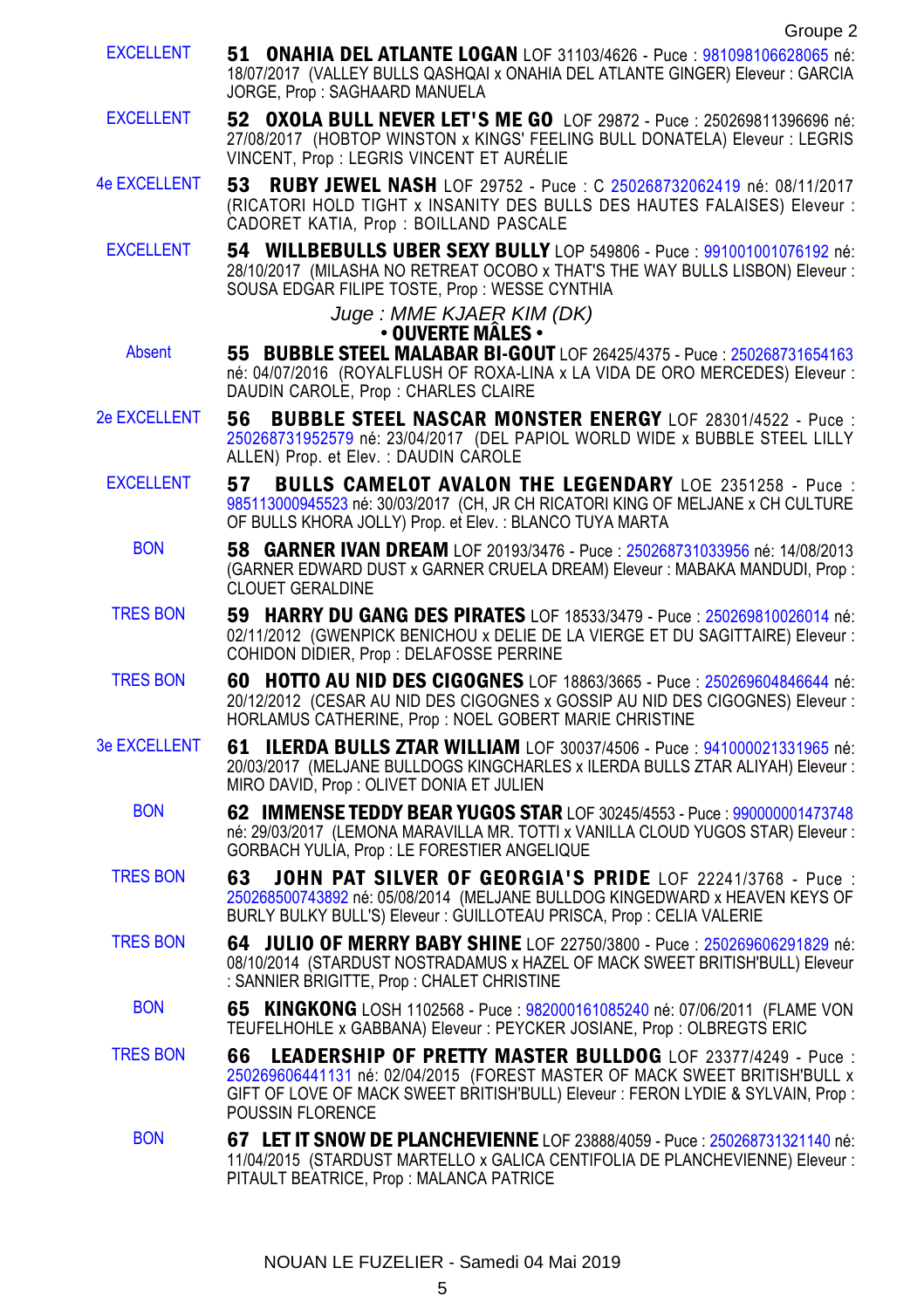| Groupe 2                                 |                                                                                                                                                                                                                                  |
|------------------------------------------|----------------------------------------------------------------------------------------------------------------------------------------------------------------------------------------------------------------------------------|
| <b>TRES BON</b>                          | <b>68 LORD LEON DES TERRES D'ALFORIE</b> LOF 23016/3961 - Puce : 250268719000373<br>né: 07/01/2015 (TOD'S BULLDOGS GENGIS KHAN x HONG KONG SUGAR DES TERRES<br>D'ALFORIE) Eleveur : HAMEAU JULIETTE, Prop : CHEVANCE GWENAELLE   |
| <b>EXCELLENT</b>                         | 69 LYVANBULL'S NEVIL LOF 27665/4512 - Puce: 250268731644801 né: 17/03/2017<br>(PERFECT SCREAM TAURINO x HALONG BAY MADE IN GWADA DES ROB AND SON<br>BULLS) Eleveur: GUILLON JOHAN, Prop: AUDEGUIT EVELYNE                        |
| <b>BON</b>                               | 70 MAJESTIC OSBOURNE DU LOCH VICTORIA'S BULLS LOF 27079/4420 - Puce :<br>250269606733675 né: 18/09/2016 (SHIPSHAPE BEYOND SUSPICION OCOBO x<br>BRITISHROSE LIBERTY BELLE) Eleveur : LOCH VICTORIA'S BULLS, Prop : ROCHE CÉCILE   |
| <b>TRES BON</b>                          | 71 MAXIMUS DES BULLY DU MORDOR LOF 26133/4222 - Puce: 250268601054760<br>né: 09/03/2016 (IRISH DES BULLY DU MORDOR x IMPRESSIVE BULL KRISTAL) Eleveur :<br>DAMIENS FABRICE & LAURENCE, Prop: MARCUZZO DAMIEN                     |
| <b>TRES BON</b>                          | 72 MILKSHAKE LAND VAN MECHELAAR LOF 25960/4698 - Puce: 250269812102445<br>né: 16/02/2016 (JAKOUILLE LAND VAN MECHELAAR x H'JULIE LAND VAN MECHELAAR)<br>Eleveur: KEIJZER ENGELBERT, Prop: PERNIN-KIHM BÉATRICE                   |
| <b>TRES BON</b>                          | MON OXYGENE DES DUNES DE MONDOPALE LOF 26648/4347 - Puce :<br>73<br>250268501105904 né: 09/09/2016 (JASCO LORD DIT BALTHAZAR DES BULL'S DE WINSTON<br>x GAYA DE SIR SCRATCH AND CO) Prop. et Elev.: TRONEL SOPHIE                |
| Absent                                   | <b>74 M'PUIU</b> LOF 27129 - Puce : C 250268501207172 né: 28/11/2016 (I'RON DU DOMAINE<br>PIERRE QUIN PIERRE x EXPERIMENTAL HENNY) Eleveur : ASTEFANOAE RADU, Prop :<br><b>VISINTIN ROMAIN</b>                                   |
| <b>TRES BON</b>                          | 75 NELSON DU ROYAUME DE LAYENA LOF 27373/4590 - Puce : 250268600115549<br>né: 01/01/2017 (BUBBLE STEEL LEX-LUTHOR x JULIETTE DE STANG-ZU) Eleveur :<br>MAURICE FLORÈNCE, Prop : BRELET JOSÉ                                      |
| Absent                                   | NEW TEDDY BEAR DES CROQU'N BULLS LOF 27498/4520 - Puce :<br>76<br>250269812189907 né: 22/01/2017 (ROYALFLUSH OF ROXA-LINA x BLUXUS EXETER)<br>Eleveur: DES CROQU'N BULLS, Prop: HELUIN SONIA                                     |
| <b>EXCELLENT</b>                         | 77 ONAHIA DEL ATLANTE LITTMANN LOE 2380417 - Puce : 981098106627296 né:<br>18/07/2017 (VALLEYBULLS QUASHQAI BULLYOYO x ONAHIA DEL ATLANTE GINGER)<br>Eleveur : GARCIA JORGE, Prop : LEGRIS VINCENT ET AURÉLIE                    |
| <b>4e EXCELLENT</b>                      | 78 PUNKER BABYNOU BULL LOSH 1174991 - Puce: 981100004056215 né: 20/03/2016<br>(SEBYAN WILSON OCOBO x MAMBA-MOON BULL DES CHANDELAINES) Prop. et Elev. :<br><b>CEZAR INGRID</b>                                                   |
| <b>EXCELLENT</b>                         | 79<br><b>ROCK SHOOT</b> LOE 2263132 - Puce: 941000018256860 né: 09/04/2015 (BEST<br>BULLDOGIRONA MARE MAGNUM x KING'S FEELING BULL J'ADORE) Eleveur : J.<br>FERNANDEZ & D. RIERA, Prop : ALMAZAN JULI                            |
| <b>EXCELLENT</b>                         | TRAPPIST MAXIMUS MERIDIUS RICATORI LOF 30769/4595 - Puce :<br>80<br>985113000550176 né: 05/09/2017 (RICATORI ROMAN KING x BIG DADDYS DOUBLE) Eleveur<br>: HIGHFIELD, Prop : SAUVEE SEBASTIEN                                     |
| <b>1er EXCELLENT</b><br><b>CAC</b>       | <b>UNBREAK A BULL QUPIDON</b> LOF 30649/4589 - Puce: 967000009979045 né:<br>81<br>25/08/2017 (BULLTATA LUCKY x VOX POPULI MODUS VIVENDI) Eleveur : UNBREAK-A-BULL<br>FOR BANDITBULLS, Prop: HEMMERYCKX - SPETERS JULIE - FERNAND |
| <b>1er EXCELLENT</b><br>Meilleur de Race | • CHAMPION MÂLES •<br>82 CH.BUCK AND SONS ESCOBAR ROI 17/38230 - Puce : 380260100451241 né:<br>17/01/2017 (WORLD CH.MERRIVEEN MAKE MY DAY x BUCK AND SONS<br>ZERSETTEDUEUNO) Prop. et Elev. : MARTININI LUANA                    |
| <b>2e EXCELLENT</b>                      | 83 HAPPY & GLORIOUS HENNESSY LOF 24473/3816 - Puce: 191100000696619 né:<br>13/10/2014 (NOBOZZ KING KONG x NOBOZZ MILLION DOLLAR BABY) Eleveur : NIKOLA<br>MILATIC, Prop: PICKERING BRYANT                                        |
| <b>TRES BON</b>                          | 84 LUCKY SPOT TAN'REI BULLS LOF 24575/3973 - Puce: 250268712299275 né:<br>20/04/2015 (SHIPSHAPE BEYOND SUSPICION OCOBO x UNBREAK A BULL MYSTIC)<br>Eleveur : CECCHINI WILLIAM & SABINE, Prop : GOUGEON GWENOLA                   |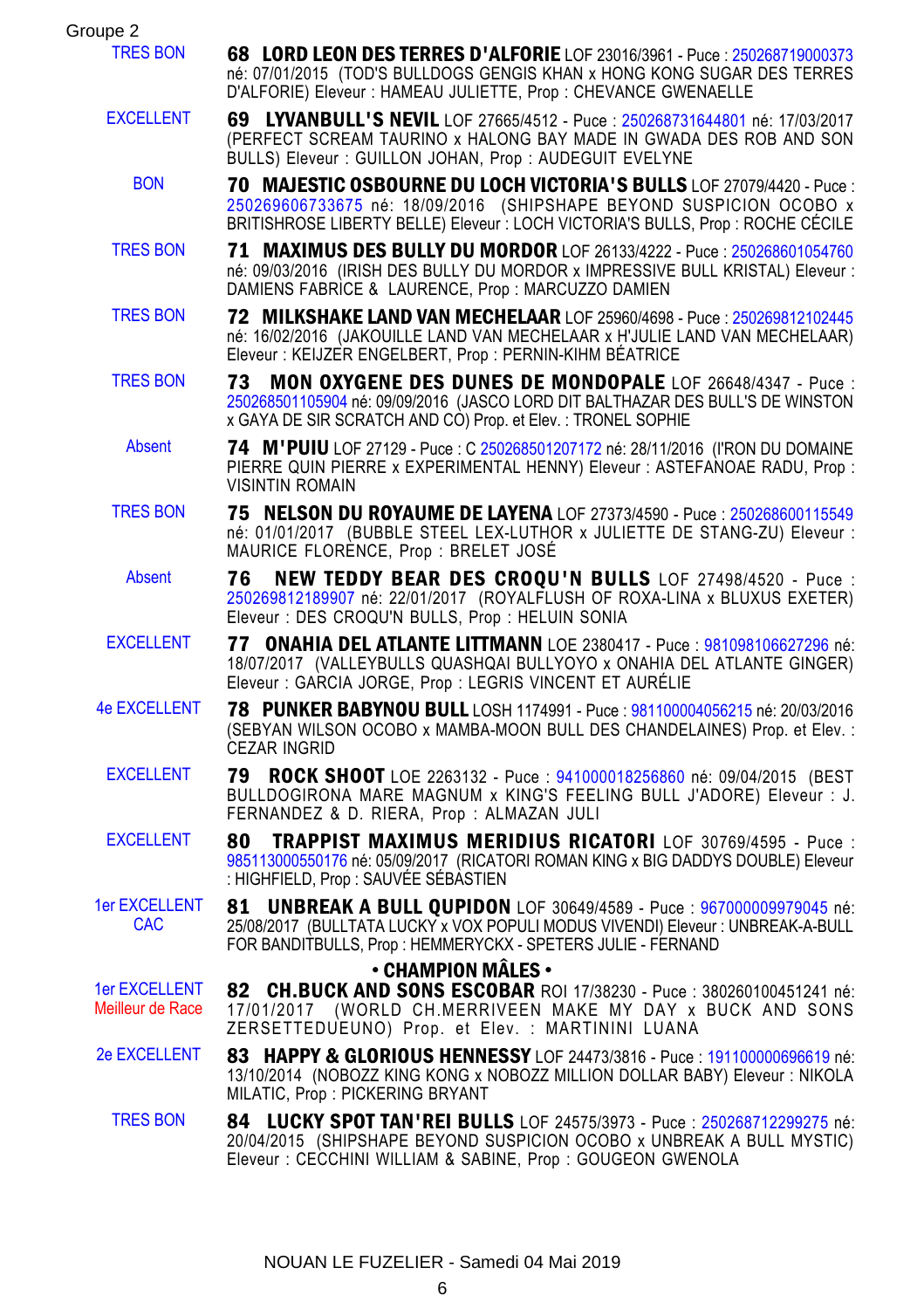- 3e EXCELLENT 85 MELJANE SLEEPY JOE LOF 27276/4172 Puce : [941000018228921](https://www.centrale-canine.fr/lofselect/chien-ws/6411256) né: 26/06/2015 (RICATORI KING OF MELJANE x MELJANE BULLDOGS MARIE) Eleveur : STAINSFORTH MELANIE, Prop : DAUDIN CAROLE
- 4e EXCELLENT 86 MISTER MAGOO BULLS OF NORMANDY LOF 25853/4339 Puce : [250269606709258](https://www.centrale-canine.fr/lofselect/chien-ws/6445819) né: 21/03/2016 (KESUPA FREEMANS CHOICE FOR TESTWOOD x ILLONA VAN TROD) Eleveur : BULLS OF NORMANDY, Prop : LEFRANC / BARROIS YANNICK /ALLAN
- EXCELLENT 87 RICATORI HOLD TIGHT LOF 28858/4397 Puce : [991001000440855](https://www.centrale-canine.fr/lofselect/chien-ws/6778564) né: 15/08/2016 (MILASHA PREACHER MAN MYSTYLE x RICATORI DASH OF CLASS) Eleveur : VICTORIA EATON, Prop : LEGRIS VINCENT ET AURÉLIE

#### Juge : MME DUEZ ELODIE (FR)  $\cdot$  VÉTÉRANS 8 ANS ET + MÂLES  $\cdot$

1er EXCELLENT 88 FALL IN LOVE DE KALINKA DES ROCHES BLANCHES LOF 15158/2909 - Puce : [250269500402612](https://www.centrale-canine.fr/lofselect/chien-ws/5178526) né: 04/12/2010 (EMIR DE KALINKA DES ROCHES BLANCHES x BABERLINA) Eleveur : PARCHINA MARINA, Prop : PERNIN-KIHM BÉATRICE

## Juge : MME KJAER KIM (DK)

- BABY FEMELLES •
- 1er TRES **PROMETTEUR** 93 BROOKSIEBULL ARK ROYAL ( AKA VICTORIA) KC AW00574906 - Puce : 941000023326768 née: 28/12/2018 (GALAXY VON TEUFELHOHLE SEALAVILLE x BROOKSIEBULL CLEOPATRA) Prop. et Elev. : BROOKS KELLY & LEE
- TRES PROMETTEUR 94 BUBBLE STEEL ONE SHOT LOF 31764 Puce : [250268732511456](https://www.centrale-canine.fr/lofselect/chien-ws/7183783) née: 04/12/2018 (BUBBLE STEEL NASCAR MONSTER ENERGY x BUBBLE STEEL LOULOU CACHAREL) Prop. et Elev. : DAUDIN CAROLE
	- PROMETTEUR 95 KRYSBULL OLANA WOOD LOF 31404 Puce : [250269811705936](https://www.centrale-canine.fr/lofselect/chien-ws/7140392) née: 05/11/2018 (TRAPPIST MAXIMUS MERIDIUS RICATORI x LILLY WOOD DES BULLS DES HAUTES FALAISES) Eleveur : LEGONIN CHRISTELLE, Prop : GUIRAUD NADÈGE
- TRES PROMETTEUR 96 OBSESSION FATALE DU MANOIR DES JASSINES LOF 31643 Puce : [250268501658325](https://www.centrale-canine.fr/lofselect/chien-ws/7164767) née: 09/11/2018 (OXOLA BULL JETHRO GIBBS x IS COOL DU MANOIR DES JASSINES) Eleveur : PALIERNE GUY & ELISABETH, Prop : CAS ISABELLE
	- PROMETTEUR 97 OLIVE BULLS ROLLON DE NORMANDIE LOF 31171 Puce : [250269500788491](https://www.centrale-canine.fr/lofselect/chien-ws/7115171) née: 11/10/2018 (MISTER MAGOO BULLS OF NORMANDY x MOLLY TAN'REI BULLS) Eleveur : FIQUET STEVE & MME SENAY DELPHINE, Prop : FIQUET STÈVE
		- Absent **98 ONDINE DU MANOIR DES JASSINES** LOF 31641 Puce : [250268501658136](https://www.centrale-canine.fr/lofselect/chien-ws/7164765) née: 09/11/2018 (OXOLA BULL JETHRO GIBBS x IS COOL DU MANOIR DES JASSINES) Eleveur : PALIERNE GUY & ELISABETH, Prop : HELUIN SONIA
- TRES PROMETTEUR 99 ONLY THE BEST DEL CALIBORSO LOF 31729 Puce : [250268501607418](https://www.centrale-canine.fr/lofselect/chien-ws/7178341) née: 12/12/2018 (MELLOWMOOD JOLLY ROGER x INCREIBLE GRAZIELLA DEL CALIBORSO) Prop. et Elev. : HADDAD VIRGINIE
- TRES PROMETTEUR 100 ORCHIDEE DU DOMAINE D'YVANDEAU LOF 31922 Puce : [250268501599001](https://www.centrale-canine.fr/lofselect/chien-ws/7206267) née: 07/11/2018 (HORSE GARD BULLDOG HAPPY TOGETHER x JACYNTHE OF MACK SWEET BRITISH'BULL) Prop. et Elev. : CHEREL PASCALE
	- PROMETTEUR 101 OUPS DAISY DES LITTLE TROUBADOUR LOF 31941 Puce : [250268501679886](https://www.centrale-canine.fr/lofselect/chien-ws/7208951) née: 21/12/2018 (ISTAR IGGINS DES ROXA LINA x MELLE MAROUCKA) Prop. et Elev. : ROSER DANY
	- 4e TRES PROMETTEUR 102 OVER THE MOON DEL CALIBORSO LOF 31727 - Puce : [250268501607618](https://www.centrale-canine.fr/lofselect/chien-ws/7178339) née: 12/12/2018 (MELLOWMOOD JOLLY ROGER x INCREIBLE GRAZIELLA DEL CALIBORSO) Prop. et Elev. : HADDAD VIRGINIE
	- 3e TRES PROMETTEUR 103 OVER THE SKY DEL CALIBORSO LOF 31731 - Puce : [250268501607477](https://www.centrale-canine.fr/lofselect/chien-ws/7178343) née: 15/12/2018 (ICEGLINT I'M JAMES x JUANITA BANANA DEL CALIBORSO) Eleveur : HADDAD VIRGINIE, Prop : CLOUET GERALDINE
	- PROMETTEUR 104 PANDORA LADY ONE D'IZZIE BULL'S LOF 31798 Puce : [250268732554601](https://www.centrale-canine.fr/lofselect/chien-ws/7187158) née: 01/01/2019 (NAPOLEON DES BULL'S FOURIOUS x LA REVOLUTION DES DUNES DE MONDOPALE) Eleveur : DUFRESNOY SANDRINE, Prop : MORIN AMANDINE ET YOHANN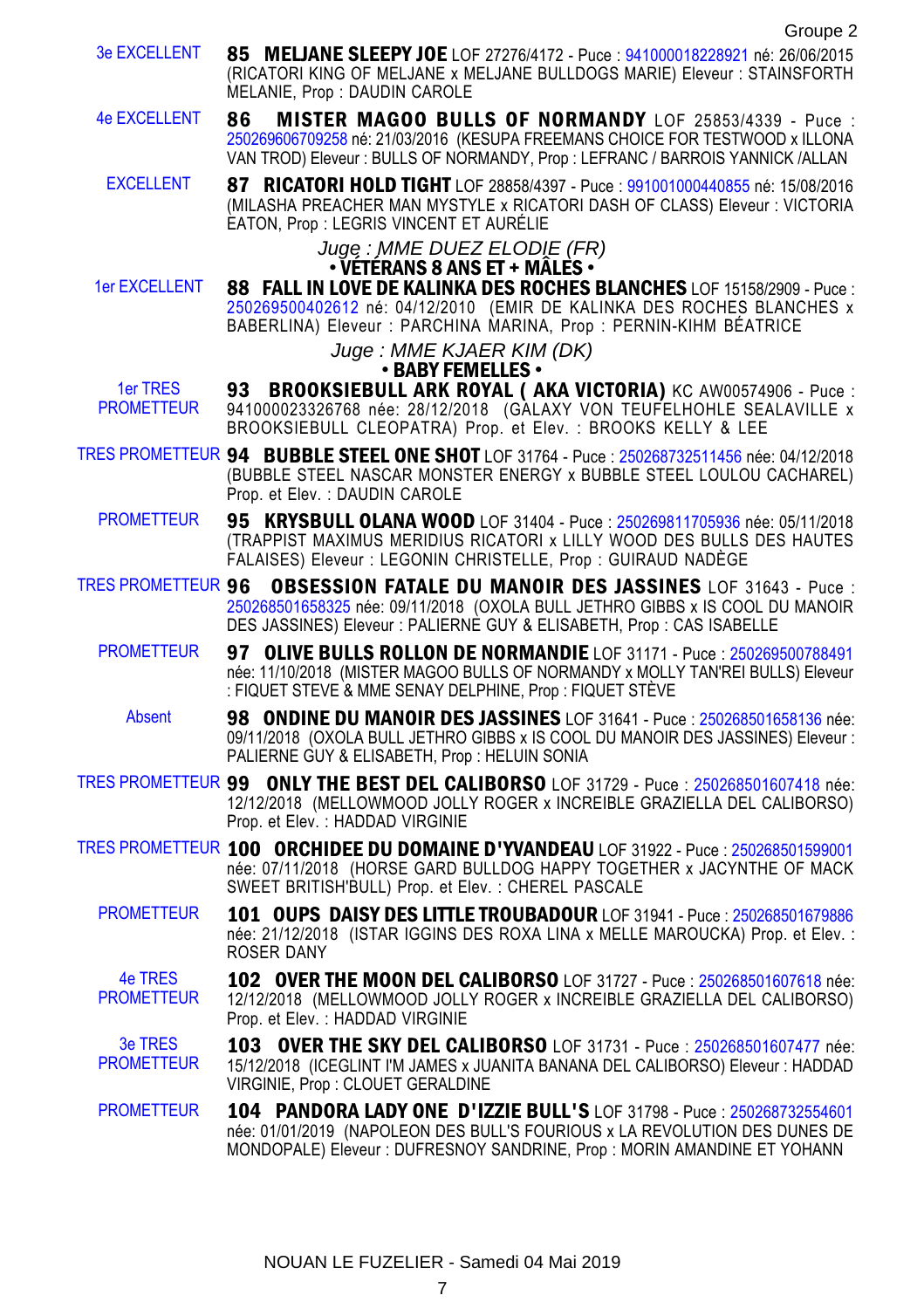Groupe 2

- PROMETTEUR 105 POPPY DE THEOP'S LOF 31755 Puce [250268501679938](https://www.centrale-canine.fr/lofselect/chien-ws/7182939) née: 04/01/2019 (ONAHIA DEL ATLANTE LOGAN x EDSON CONQUEROR NUMBER ONE) Eleveur : SAGHAARD MANUELA, Prop : CANU RICHARD
- TRES PROMETTEUR 106 POWER UNIC BEACH LOF Puce : [250268501659696](https://www.centrale-canine.fr/lofselect/chien-ws/7190850) née: 04/01/2019 (MON OXYGÉNE DES DUNES DE MONDOPALE x MATT MOI ÇA DES DUNES DE MONDOPALE) Prop. et Elev. : TRONEL SOPHIE
	- 2e TRES **PROMETTEUR** 107 RED HOT CHILI PEPPERS SEXY BULLY LOSH 1280336 - Puce : 967000010103465 née: 03/12/2018 (JCH ONAHIA DEL ATLANTE KING OF KINGS x CH OXI SEXY BULLY) Prop. et Elev. : WESSE CYNTHIA

#### • PUPPY FEMELLES •

- TRES PROMETTEUR 108 CHINA DE CALLEJACAN LOE EN COURS Puce : 941000023600583 née: 20/10/2018 (CH. ONAHIA DEL ATLANTE KILL BILL x INDIA DE CALLEJACAN) Eleveur : VOLEAU, Prop : VOLEAU THIERRY
- TRES PROMETTEUR 109 HAPPY & GLORIOUS GOD SAVE THE QUEEN HKS HR 10937 EBD Puce : [191100000935225](https://www.centrale-canine.fr/lofselect/chien-ws/7205851) née: 21/09/2018 (HAPPY&GLORIOUS ASTON MARTIN x HAPPY&GLORIOUS HARMONY) Eleveur : MILATIC NIKOLA, Prop : WILLMERDINGER **RICHARD**
- TRES PROMETTEUR 110 HAPPY & GLORIOUS GREAT BRITAIN EXTRAVAGANCE HKS HR 10933 EBD - Puce : [191100000945789](https://www.centrale-canine.fr/lofselect/chien-ws/7182619) née: 21/09/2018 (HAPPY & GLORIOUS ASTON MARTIN x HAPPY & GLORIOUS HARMONY) Eleveur : NIKOLA MILATIC, Prop : CAGNIART AURÉLIE
	- PROMETTEUR 111 HEADLEY BULL'S OLLIE LOF 31518 Puce : [250268501571881](https://www.centrale-canine.fr/lofselect/chien-ws/7155324) née: 05/10/2018 (HAYDEN DES ROXA LINA x LIKE MY DREAM DES ROXA LINA) Eleveur : FRESNOY LAETITIA & MR MALINOWSKI SEBASTIEN, Prop : LANDGRAF ADÉLIE
- TRES PROMETTEUR 112 HEADLEY BULL'S OVER LOVE LOF 31559 Puce : [250268501578326](https://www.centrale-canine.fr/lofselect/chien-ws/7159228) née: 24/10/2018 (HAYDEN DES ROXA LINA x LIBERTY DES ROXA LINA) Eleveur : FRESNOY LAETITIA & MR MALINOWSKI SEBASTIEN, Prop : FRESNOY LAETITIA
	- 2e TRES **PROMETTEUR** 113 HEALS MY HEART O'REN ISHII LOF 31628 - Puce : [250268712762306](https://www.centrale-canine.fr/lofselect/chien-ws/7164169) née: 30/10/2018 (TOKS SERAS CENTAUR x JELLY ROYAL DE KALINKA DES ROCHES BLANCHES) Eleveur : MOOTHOO CELIA, Prop : MOOTHOO CÉLIA
- TRES PROMETTEUR 114 LITTLE HAPPY BULL'S OVER LOVE LOF 30900 Puce : [250268501492416](https://www.centrale-canine.fr/lofselect/chien-ws/7070472) née: 10/08/2018 (HORSE GARD BULLDOG HAPPY TOGETHER x HORSE GARD BULLDOG JENNY LOVE) Prop. et Elev. : BENESTREAU AUDREY
	- 4e TRES PROMETTEUR 115 MARTA DEL TRUEBANO DE GARABIZA LOE 2439846 - Puce : 941000023377984 née: 30/09/2018 (CH JR CH BULLS CAMELOT AVALON THE LEGENDARY x ITACA DEL TRUEBANO DE GARABIZA) Eleveur : RODRIGUEZ SUAREZ, GONZALO, Prop : BLANCO TUYA MARTA
	- 1er TRES PROMETTEUR Meilleur Puppy 116 OCARINA SALSA DES BULLS DES HAUTES FALAISES LOF 31661 - Puce : [250268501569823](https://www.centrale-canine.fr/lofselect/chien-ws/7166818) née: 13/08/2018 (RICATORI HOLD TIGHT x NO SURRENDER EXCLUSIVE-BULL) Eleveur : LEGRIS AURELIE, Prop : BARBIER GILLES
	- PROMETTEUR 117 OCTAVIA COLOSSUS RUSTIC BULL'S LOF 31203 Puce : [250269811616428](https://www.centrale-canine.fr/lofselect/chien-ws/7117180) née: 29/09/2018 (JUST FOR ME DES DUNES DE MONDOPALE x MIDNIGHT DES DUNES DE MONDOPALE) Prop. et Elev. : STROEYMEYT MAUD
		- Absent **118 OLYMPEA DI VENDRA NERA** LOF 31578 Puce : [250268600214724](https://www.centrale-canine.fr/lofselect/chien-ws/7161294) née: 10/09/2018 (ILERDA BULLS ZTAR WILLIAM x IMPRESSIVE BULL MIRANDA) Eleveur : OLIVET DONIA & JULIEN, Prop : OLIVET DONIA ET JULIEN
	- PROMETTEUR 119 OPIUM DE L'ILE D'ITHAK LOF 31401 Puce : [250268600187874](https://www.centrale-canine.fr/lofselect/chien-ws/7140365) née: 05/10/2018 (LUVIPRIDE KERRY KING x LOLITA LAND VAN MECHELAAR) Eleveur : BREART ERIKA & GEOFFREY, Prop : BRÉART GEOFFREY & ERIKA
	- 3e TRES PROMETTEUR 120 OUP'S DU ROYAUME DE GOBAN LOF 31211 - Puce : [250268501601455](https://www.centrale-canine.fr/lofselect/chien-ws/7121812) née: 15/10/2018 (GARNER IVAN DREAM x ICE THEA DU DOMAINE DU HAMEAU DU FAYEL) Prop. et Elev. : LESAGE CHARLOTTE
	- **PROMETTEUR 121 OVER LOVE DE SIR SCRATCH AND CO** LOF 31333 Puce : [250268732466849](https://www.centrale-canine.fr/lofselect/chien-ws/7132899) née: 08/10/2018 (LAFONTAINE DIT LEONIDAS x MY PRETTY LOVE DES DUNES DE MONDOPALE) Prop. et Elev. : VITSE VIOLETTE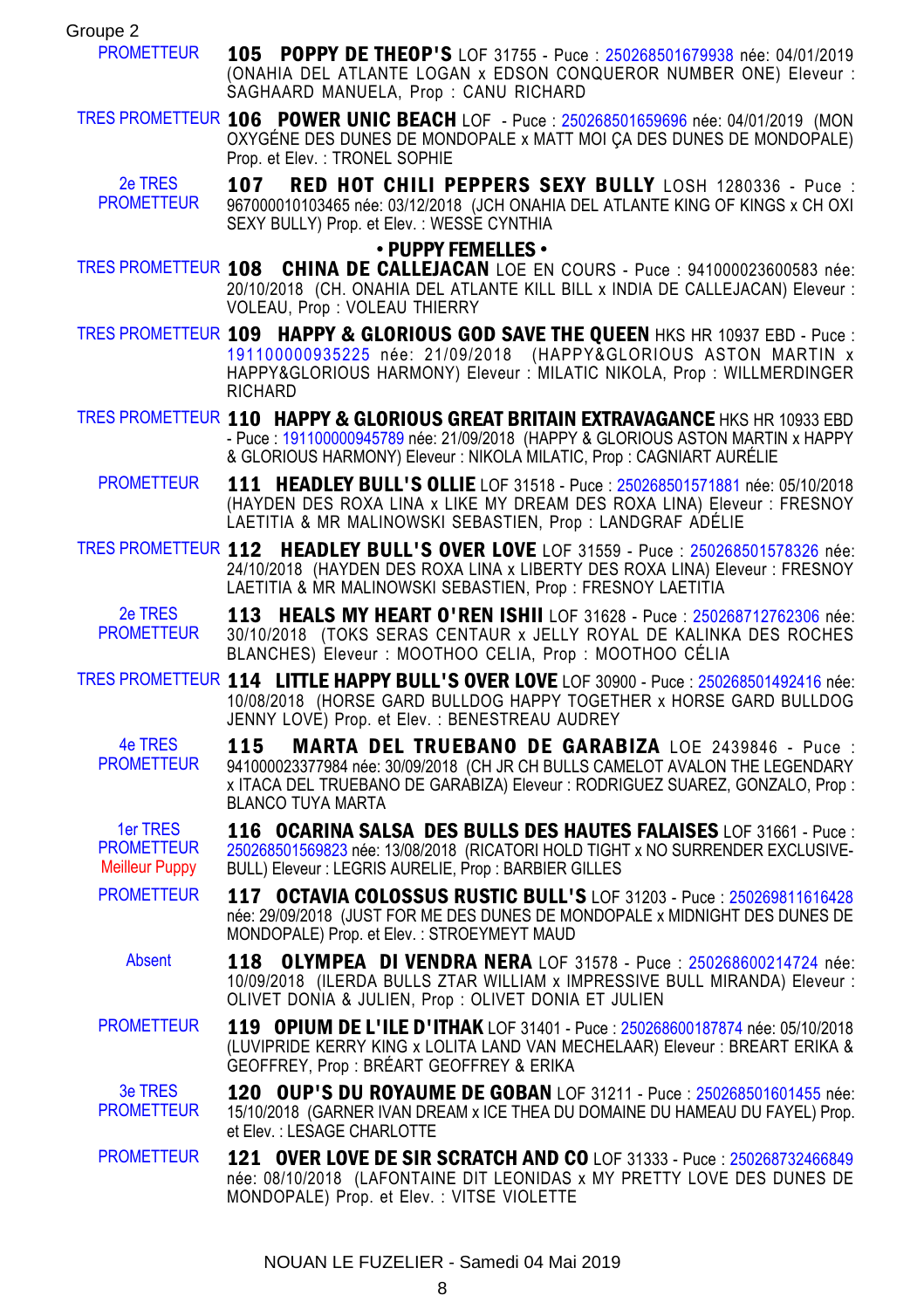TRES PROMETTEUR 122 OVERLOVE COLOSSUS RUSTIC BULL'S LOF 31202 - Puce : [250269811617627](https://www.centrale-canine.fr/lofselect/chien-ws/7117179) née: 29/09/2018 (JUST FOR ME DES DUNES DE MONDOPALE x MIDNIGHT DES DUNES DE MONDOPALE) Prop. et Elev. : STROEYMEYT MAUD

Juge : M. WILLIAMS JOHN (NL)

### • JEUNE FEMELLES •

- 4e EXCELLENT 123 BUBBLE STEEL O HARA SCARLETT LOF 30282 Puce : C [250268732246268](https://www.centrale-canine.fr/lofselect/chien-ws/6991933) née: 20/03/2018 (MELJANE SLEEPY JOE x BUBBLE STEEL MI CORAZON PEPITA) Eleveur : DAUDIN CAROLE, Prop : SAGHAARD MANUELA
- 2e EXCELLENT 124 BUBBLE STEEL OBAMA MICHELLE LOF 30661 Puce : [250268732282751](https://www.centrale-canine.fr/lofselect/chien-ws/7037983) née: 24/05/2018 (BUBBLE STEEL M&M'S CHOCOLATE x BUBBLE STEEL LILLY ALLEN) Prop. et Elev. : DAUDIN CAROLE
	- TRES BON 125 BUBBLE STEEL OMAATA LOF 30662 Puce : [250268732282420](https://www.centrale-canine.fr/lofselect/chien-ws/7037984) née: 24/05/2018 (BUBBLE STEEL M&M'S CHOCOLATE x BUBBLE STEEL LILLY ALLEN) Eleveur : DAUDIN CAROLE, Prop : PRECIGOUT WILLY
	- TRES BON 126 BULLBUMPKIN'S OCUS POCUS LOF 29826 Puce : [250268712686350](https://www.centrale-canine.fr/lofselect/chien-ws/6932230) née: 23/02/2018 (BULLBUMPKIN'S JUMPING JACK FLASH x JELLY BEAN DE KALINKA DES ROCHES BLANCHES) Eleveur : BELLIERE LAURENT, Prop : LE VEN/ COURBE GWEN
	- EXCELLENT 127 BURBERRY BULLS O' JTADORE LOF 29679/7119 Puce : [250268501373461](https://www.centrale-canine.fr/lofselect/chien-ws/6916643) née: 20/01/2018 (TREASURABULLS FIFTY SHADES x LADY IN RED TAN'REI BULLS) Eleveur : VALETTE MICHEL & VERONIQUE, Prop : VALETTE MICHEL
	- EXCELLENT 128 BURBERRY BULLS OHARA LOF 29680 Puce : [250268501373607](https://www.centrale-canine.fr/lofselect/chien-ws/6916644) née: 20/01/2018 (TREASURABULLS FIFTY SHADES x LADY IN RED TAN'REI BULLS) Eleveur : VALETTE MICHEL & VERONIQUE, Prop : FERNANDES CHRISTINE
	- TRES BON 129 BURBERRY BULLS ONE MILLION KISSES LOF 29678/7118 Puce : [250268501374299](https://www.centrale-canine.fr/lofselect/chien-ws/6916642) née: 20/01/2018 (TREASURABULLS FIFTY SHADES x LADY IN RED TAN'REI BULLS) Eleveur : VALETTE MICHEL & VERONIQUE, Prop : VALETTE MICHEL
	- TRES BON 130 GOLDWING BULLY OCTAVIA DI CARTA LOF 30356 Puce : [250268501488443](https://www.centrale-canine.fr/lofselect/chien-ws/6998539) née: 21/05/2018 (BUBBLE STEEL LANNISTER TYRION x LEELOO POP DES CROQU'N BULLS) Eleveur : BOIN CHRISTIAN & HELENE, Prop : DEPAUW CEDRINE
	- EXCELLENT 131 LILYLOVE OBLADI OBLADA LOF 31149 Puce : [250269608160547](https://www.centrale-canine.fr/lofselect/chien-ws/7110389) née: 03/08/2018 (JAO SUNNY SIDE OF GEORGIA'S PRIDE x LILYLOVE MOON RIVER) Prop. et Elev. : PICKERING SHIRENE
	- EXCELLENT 132 LITTLE BULLDOGS OF WEST OSTINE LOF 30599 Puce : [250269802790335](https://www.centrale-canine.fr/lofselect/chien-ws/7030479) née: 16/05/2018 (MELJANE SLEEPY JOE x PRETTY LADY EXCLUSIVE-BULL) Eleveur : GUILLOU LAURENT & QUENTIN & MATHIS, Prop : GUILLOU LAURENT QUENTIN MATHIS
	- EXCELLENT 133 NABILA DU COURTIL DU NOYER LOF 29199/7034 Puce : [250268732105867](https://www.centrale-canine.fr/lofselect/chien-ws/6863019) née: 10/11/2017 (JOHN DU COURTIL DU NOYER x LILYLOVE LITTLE TOKYO) Eleveur : DEISS CELINE, Prop : DEISS CÉLINE
	- TRES BON 134 NATION STRONG BULL OOO DEEP PURPLE LOF 30613 Puce : C [250269608135323](https://www.centrale-canine.fr/lofselect/chien-ws/7032227) née: 23/04/2018 (JASCO LORD DIT BALTHAZAR DES BULL'S DE WINSTON x LULLABY OF LONDON DU LOCH VICTORIA'S BULLS) Prop. et Elev. : OTT SOPHIE
		- Absent **135 NEMESIS DU ROYAUME DES SEPT COURONNES** LOF 29708 Puce : C [250268712659544](https://www.centrale-canine.fr/lofselect/chien-ws/6918030) née: 16/12/2017 (GASTON DES MOLOSSES DES SEPT VALLEES x I'MEGARA) Prop. et Elev. : GUMUSCHIAN AURORE
	- TRES BON 136 N'MARLEY LOF 29254 Puce : C [250268501389872](https://www.centrale-canine.fr/lofselect/chien-ws/6873095) née: 14/11/2017 (IMPRESSIVE BULL LITTLEWILL x J'PIN-UP) Eleveur : MONGEY CLAIRE, Prop : RAUTUREAU EMILIE
	- TRES BON 137 NOISETTE AU CLOS D'AUTREFOIS LOF 29570 Puce : [250269608079935](https://www.centrale-canine.fr/lofselect/chien-ws/6905762) née: 20/12/2017 (LET IT SNOW DE PLANCHEVIENNE x LOLINE AU CLOS D'AUTREFOIS) Eleveur : GUEDES CHRISTELLE, Prop : VICINI TATIANA
	- EXCELLENT 138 OBSESSION FATALE PRECIOUS BEAUTY'S LOF 30000 Puce : [250269811529457](https://www.centrale-canine.fr/lofselect/chien-ws/6951945) née: 28/02/2018 (EDSON CONQUEROR LORD-BYRON x LAGOON PEARL PRECIOUS BEAUTY'S) Prop. et Elev. : MILHES MAGALI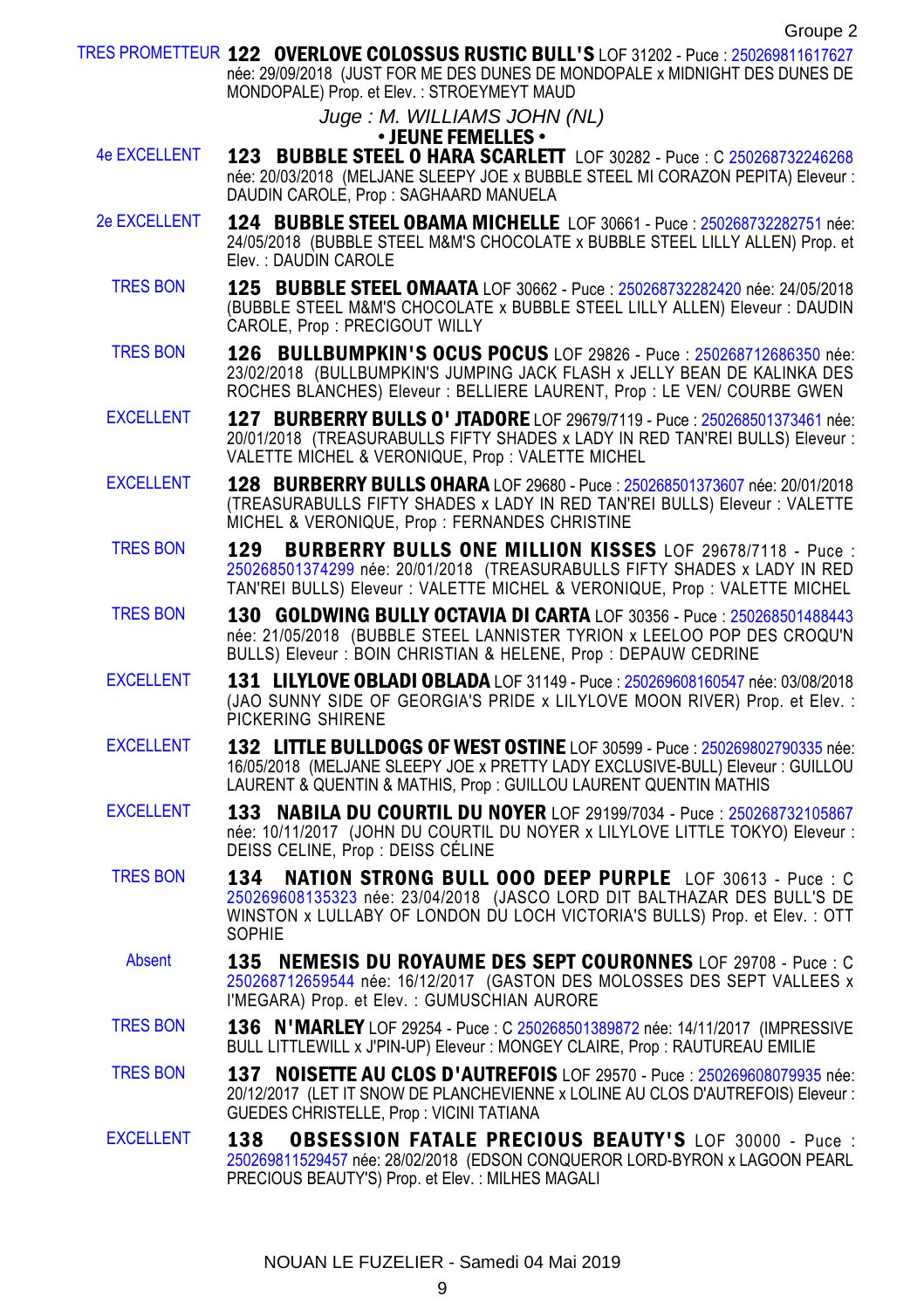| Groupe 2             |                                                                                                                                                                                                                                                      |
|----------------------|------------------------------------------------------------------------------------------------------------------------------------------------------------------------------------------------------------------------------------------------------|
| <b>TRES BON</b>      | <b>139 OBSIDIENNE DES HAUTS DE MARSOU</b> LOF 29858 - Puce : 250268732176047<br>née: 25/02/2018 (ROYALFLUSH OF ROXA-LINA x HERMIONE DES ROXA LINA) Eleveur :<br>HALLOUIN MARCELLINE, Prop: LANDGRAF ADÉLIE                                           |
| Absent               | 140 ODAPAM BULLS OF NORMANDY LOF 30862 - Puce: 250269590026094 née:<br>25/05/2018 (MISTER MAGOO BULLS OF NORMANDY x LILY CHIC BULLS OF NORMANDY)<br>Eleveur: BULLS OF NORMANDY, Prop: LEFRANC / BARROIS YANNICK / ALLAN                              |
| <b>EXCELLENT</b>     | 141 OEUVRE D ART DES BULLS DES HAUTES FALAISES LOF 30872 - Puce :<br>250268501567692 née: 15/06/2018 (DESTINY DE ORO GRASO x KINGS' FEELING BULL<br>ANAIS) Eleveur : LEGRIS AURELIE, Prop : LEGRIS VINCENT ET AURÉLIE                                |
| <b>TRES BON</b>      | 142 OLANA DES HAUTS DE MARSOU LOF 29855 - Puce : C 250268732176075 née:<br>25/02/2018 (ROYALFLUSH OF ROXA-LINA x HERMIONE DES ROXA LINA) Prop. et Elev. :<br>HALLOUIN MARCELLINE                                                                     |
| <b>EXCELLENT</b>     | 143 OLGA DU DOMAINE DU MALIBULL LOF 30531 - Puce : 250268712720670 née:<br>04/06/2018 (MARTENS DR DES BULLS DE NEW CHURCH x MIYA DES BULLJACKS DES<br>BESTFRIENDS) Eleveur : DUVAL MAEVA, Prop : DUVAL MAËVA                                         |
| <b>3e EXCELLENT</b>  | 144 OLGA OF FEELING GOOD BULLDOGS LOF 30099 - Puce : C 250268732207396<br>née: 07/04/2018 (EDSON CONQUEROR LORD-BYRON x LOVELY OF FEELING GOOD<br>BULLDOGS) Eleveur : PALIERNE SOPHIE, Prop : SCOTTO DAMIEN                                          |
| <b>EXCELLENT</b>     | 145 OLYMPE DES WONDERFULS BULLS LOF 30376 - Puce : C 250268732215762<br>née: 17/03/2018 (PERFECT SCREAM TAURINO x LOLLIPOP DES WONDERFULS BULLS)<br>Eleveur: SCULO PASCAL, Prop: POUSSIN FLORENCE                                                    |
| <b>EXCELLENT</b>     | O'MAVALENTINE BULLS OF NORMANDY LOF 30080 - Puce : C<br>146<br>250269802790005 née: 14/02/2018 (I'M TYSON BULLS OF NORMANDY x JZERBA BULLS OF<br>NORMANDY) Eleveur : BULLS OF NORMANDY, Prop : LE FORESTIER ANGELIQUE                                |
| <b>TRES BON</b>      | ONLY DES BULLJACKS DES BESTFRIENDS LOF 30960 - Puce :<br>147<br>250269608152889 née: 28/07/2018 (GARNER IVAN DREAM x IMPOSSIBLE FLUORESCENTE<br>DES BULLJACKS DES BESTFRIENDS) Eleveur : CLOUET GERALDINE, Prop : DELAFOSSE<br><b>PERRINE</b>        |
| <b>TRES BON</b>      | 148 ONLY YOU DES DUNES DE MONDOPALE LOF 30022 - Puce : 250268501206403<br>née: 05/02/2018 (LAFONTAINE DIT LEONIDAS x LOOK AT ME DU CLOS DES ALPES<br>MANCELLE) Eleveur : TRONEL SOPHIE, Prop : BOUCHEZ TIFFANY                                       |
| <b>TRES BON</b>      | 149 OPALINE D OR PRECIOUS BEAUTY'S LOF 30003 - Puce: 250269811463937<br>née: 28/02/2018 (EDSON CONQUEROR LORD-BYRON x LAGOON PEARL PRECIOUS<br>BEAUTY'S) Prop. et Elev. : MILHES MAGALI                                                              |
| <b>TRES BON</b>      | ORIANA DES BULLS DES HAUTES FALAISES LOF 30849 - Puce :<br>150<br>250268501542229 née: 31/03/2018 (OURASI THE EXCLUSIVE-BULL x BUBBLE STEEL<br>LEXUS L F A) Eleveur : LEGRIS AURELIE, Prop : MARJAULT CHRISTELLE                                     |
| <b>TRES BON</b>      | ORNELLA DES CAUSSES DE PUYMERLE LOF 30554 - Puce : C<br>151<br>250268501452532 née: 30/04/2018 (SAQQARA'S LET'S GO! x JUSTIN TIME DU DOMAINE DU<br>FOUILLA) Eleveur : COLON LUDOVIC, Prop : BOUCHEZ TIFFANY                                          |
| <b>TRES BON</b>      | 152 OUCHKA LAND VAN MECHELAAR LOF 30446 - Puce : C 250269811538926 née:<br>16/03/2018 (SEBYAN WILSON OCOBO x MARNIE LAND VAN MECHELAAR) Eleveur :<br>KEIJZER ENGELBERT, Prop: METRO EDDY ET NATHALIE                                                 |
| <b>1er EXCELLENT</b> | 153 OUPS DES HAUTS DE MARSOU LOF 29856 - Puce : C 250268732176154 née:<br>25/02/2018 (ROYALFLUSH OF ROXA-LINA x HERMIONE DES ROXA LINA) Prop. et Elev. :<br>HALLOUIN MARCELLINE                                                                      |
| Absent               | 154 OVERDOSE O' CRAZY DREAMS DES BULLJACKS DES BESTFRIENDS<br>LOF 30953 - Puce: 250269608087506 née: 05/07/2018 (MON OXYGENE DES DUNES DE<br>MONDOPALE x MARUSCHKA DES BULLJACKS DES BESTFRIENDS) Eleveur : CLOUET<br>GERALDINE, Prop : ROCHE CÉCILE |
| Absent               | 155 QUEEN CHOICE OF DORWOOD ROI 18/108313 - Puce: 380260101282990 née:<br>27/04/2018 (CH. RICATORI KING OF MELJANE x CH. MELJANE KITTY CHOICE) Eleveur :<br>ALBERTO DE LISI, Prop : SAUVÉE SÉBASTIEN                                                 |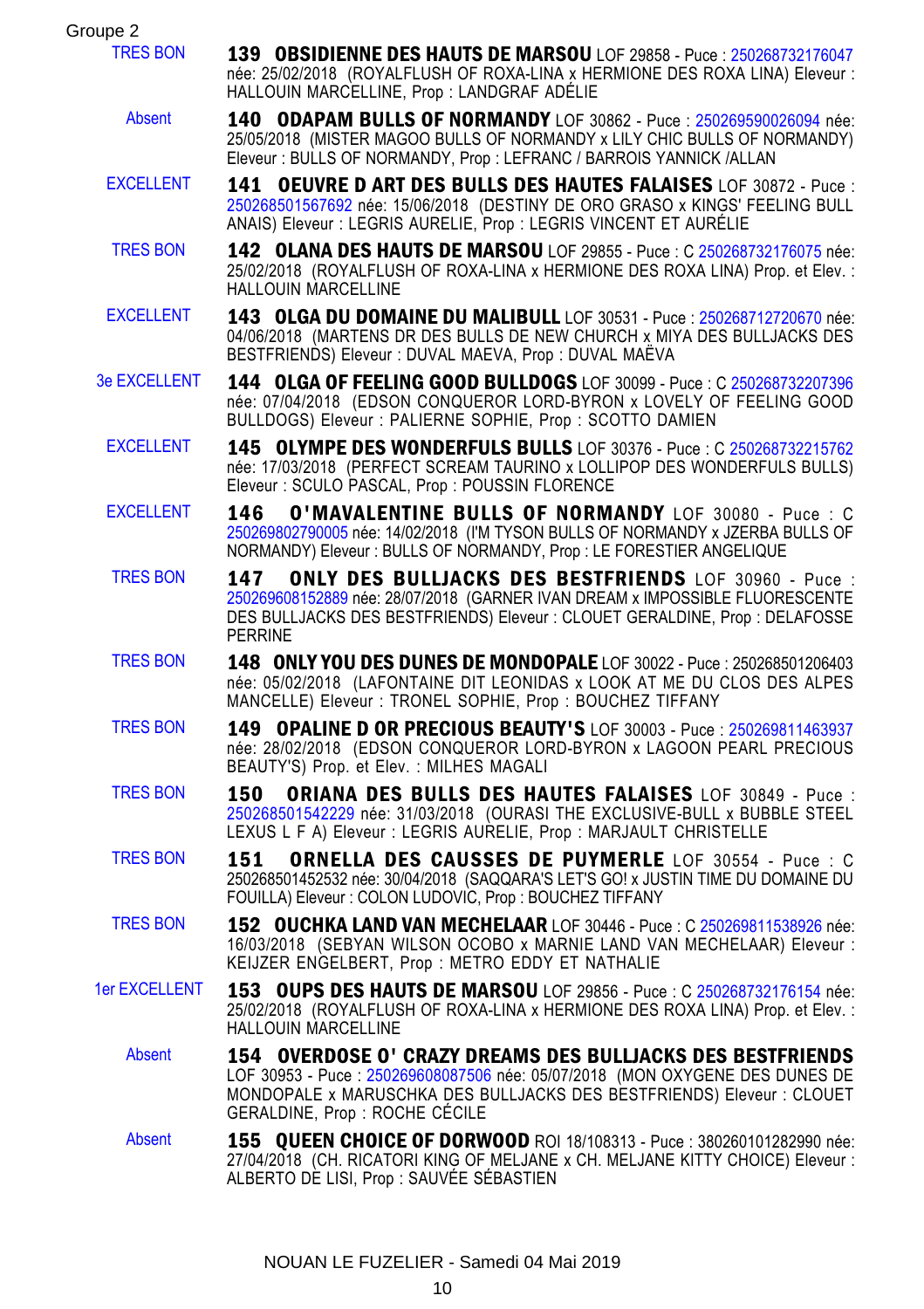- Groupe 2 TRES BON 156 RENESMEE BELLA LOSH 1274265 - Puce : [967000010070793](https://www.centrale-canine.fr/lofselect/chien-ws/7153145) née: 05/06/2018 (KUPAKOS EVERYDAY HERO x NATURAL RED BULLBUZZER) Eleveur : VANSTIPPEN, Prop : STOFFAES VERONIQUE TRES BON 157 RICATORI HELLO SUNSHINE KC AV01553401 - Puce : [953010002420363](https://www.centrale-canine.fr/lofselect/chien-ws/7021187) née: 23/03/2018 (MIDLANDBULLS GAME CHANGER x RICATORI DASH OF CLASS) Eleveur : EATON, Prop : BRÉART GEOFFREY & ERIKA BON 158 TOD'S BULLDOGS NORMA LOF 29350 - Puce : [250269500759683](https://www.centrale-canine.fr/lofselect/chien-ws/6883053) née: 12/12/2017 (HAPPY & GLORIOUS HENNESSY x TOD'S BULLDOGS FILOMENA) Eleveur : TODARO FABIO, Prop : DEPAUW CEDRINE Juge : MME KJAER KIM (DK) • INTERMÉDIAIRE FEMELLES • TRES BON 159 BEST BULLDOGIRONA USHUAIA LOF 30610/6917 - Puce : [938000000819759](https://www.centrale-canine.fr/lofselect/chien-ws/6917290) née: 06/06/2017 (ROCK SHOOT x BEST BULLDOGIRONA HURRICANE) Eleveur : ALMAZAN JULI, Prop : CELIA VALERIE 4e EXCELLENT 160 BREEDER'S CUP NO-SCANDAL-TO-TRASH LOF 29215/6973 - Puce : [250268732130729](https://www.centrale-canine.fr/lofselect/chien-ws/6863877) née: 27/10/2017 (ORLANDO OF THE TIVOLI BULLS x BREEDER'S CUP IXENTRIC LADY GAGA) Prop. et Elev. : DEMEURIE KARINE EXCELLENT 161 BROOKSIEBULL LACED IN WHITE LOF 31706/7101 - Puce : [941000021252482](https://www.centrale-canine.fr/lofselect/chien-ws/6935365) née: 08/11/2017 (SEEHURST'S REDEMPTION MAN x SEALAVILLE SHE'S HATTIE FOR BROOKSIEBULL) Eleveur : LEE BROOKS, Prop : SAUVÉE SÉBASTIEN 1er EXCELLENT RCAC 162 DEL PAPIOL PENNY-LANE LOE 2381475 - Puce : [941000021917383](https://www.centrale-canine.fr/lofselect/chien-ws/7044482) née: 29/08/2017 (RICATORI KING OF MELJANE x MELJANE BULLDOGS ENGLISHROSE) Eleveur : LOPEZ CRUZ ANTONIO, Prop : OLIVET DONIA ET JULIEN EXCELLENT 163 HAPPY& GLORIOUS YZABEL REGINA HKS HR 10864 EBD - Puce : C [191100000926354](https://www.centrale-canine.fr/lofselect/chien-ws/7205856) née: 02/09/2017 (FRANKIE S GANG DEL BOY x HAPPY&GLORIUS HOT STUFF) Eleveur : MILATIC NIKOLA, Prop : WILLMERDINGER RICHARD TRES BON 164 KING'S FEELING BULL MARGARET LOE 2412666 - Puce : C [938000000818974](https://www.centrale-canine.fr/lofselect/chien-ws/7117645) née: 23/01/2018 (CHEF REMBOMBORY BULLDOG VON RAUSCHER x KING'S FEELING BULL JULIETA) Eleveur : AMPARO CIGANDA GORRAIZ, Prop : RIVIERE LUCILLE BON **165 LEMONA MARAVILLA LA ROSA** LOF 31792/7122 - Puce : [990000001493878](https://www.centrale-canine.fr/lofselect/chien-ws/7154763) née: 03/02/2018 (LEMON VOM BALTEK BELTHAZOR JR x BLACK-TREASURE DOGS ALINA) Eleveur : PARKA LASLONE, Prop : FERON LYDIE 3e EXCELLENT 166 LILYLOVE NEON TIGER LOF 29301/7071 - Puce : [250269608042220](https://www.centrale-canine.fr/lofselect/chien-ws/6876742) née: 24/11/2017 (LILYLOVE LIFE AT THE TOP x NOBOZZ CROUCHING TIGER) Prop. et Elev. : PICKERING SHIRENE TRES BON 167 NALKA DES BULLJACKS DES BESTFRIENDS LOF 28401/6916 - Puce : [250269606945734](https://www.centrale-canine.fr/lofselect/chien-ws/6768973) née: 22/06/2017 (LEWIS BULLBUZZER x IMPOSSIBLE FLUORESCENTE DES BULLJACKS DES BESTFRIENDS) Eleveur : CLOUET GERALDINE, Prop : CRANE DAVY EXCELLENT 168 NEUVIEME MERVEILLE DES TERRES D'ALFORIE LOF 29053/6964 - Puce : [250268712647374](https://www.centrale-canine.fr/lofselect/chien-ws/6845741) née: 09/10/2017 (LILYLOVE MIDNIGHT COWBOY x HUITIEME MERVEILLE DES TERRES D'ALFORIE) Prop. et Elev. : HAMEAU JULIETTE EXCELLENT 169 NEVER ENDING SNOW DEL CALIBORSO LOF 29466 - Puce : [250268501440004](https://www.centrale-canine.fr/lofselect/chien-ws/6896052) née: 22/12/2017 (JUAN LUCAS DEL CALIBORSO x INCREIBLE GRAZIELLA DEL CALIBORSO) Prop. et Elev. : HADDAD VIRGINIE
	- EXCELLENT 170 NICKY DU COURTIL DU NOYER LOF 29205/7137 Puce : [250268732105848](https://www.centrale-canine.fr/lofselect/chien-ws/6863025) née: 10/11/2017 (JOHN DU COURTIL DU NOYER x LILYLOVE LITTLE TOKYO) Eleveur : DEISS CELINE, Prop : DUVAL MAËVA
	- TRES BON 171 NOT FOR YOU DES DUNES DE MONDOPALE LOF 29281/7073 Puce : [250268501204996](https://www.centrale-canine.fr/lofselect/chien-ws/6874531) née: 06/11/2017 (JASCO LORD DIT BALTHAZAR DES BULL'S DE WINSTON x L'ABSOLUE DES DUNES DE MONDOPALE) Eleveur : TRONEL SOPHIE, Prop : STROEYMEYT MAUD
	- EXCELLENT 172 NOUCHKA DES BULLJACKS DES BESTFRIENDS LOF 28402/6919 Puce : [250269606949997](https://www.centrale-canine.fr/lofselect/chien-ws/6768974) née: 22/06/2017 (LEWIS BULLBUZZER x IMPOSSIBLE FLUORESCENTE DES BULLJACKS DES BESTFRIENDS) Prop. et Elev. : CLOUET GERALDINE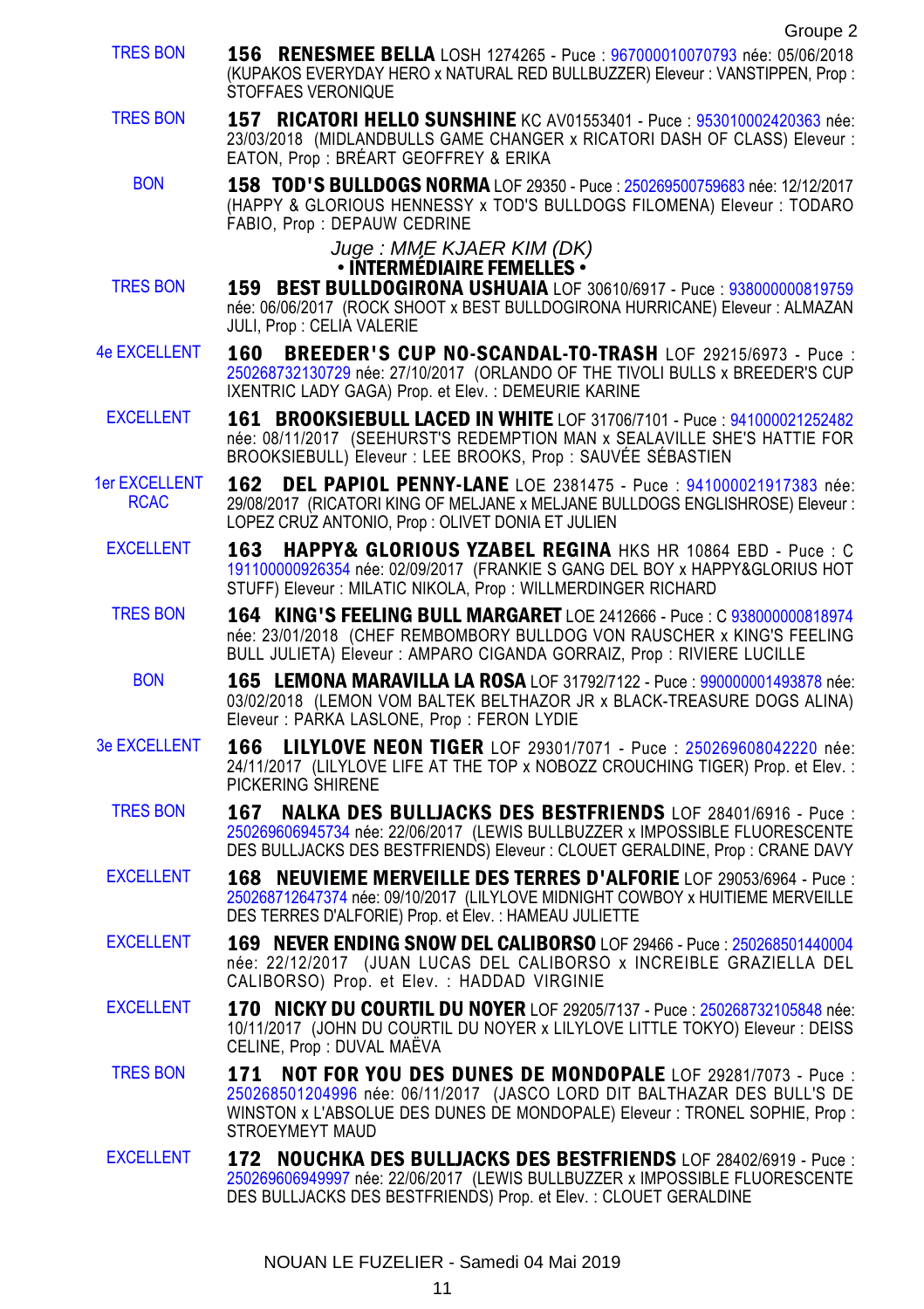| Groupe 2            |                                                                                                                                                                                                                                        |
|---------------------|----------------------------------------------------------------------------------------------------------------------------------------------------------------------------------------------------------------------------------------|
| <b>TRES BON</b>     | 173 NUIT MAGIQUE DES DUNES DE MONDOPALE LOF 29695/7030 - Puce :<br>250268501205096 née: 01/12/2017 (LAFONTAINE DIT LEONIDAS x GUEULE D'AMOUR DES<br>DUNES DE MONDOPALE) Eleveur : TRONEL SOPHIE, Prop : BOUCHEZ TIFFANY                |
| <b>2e EXCELLENT</b> | 174 RAS EL BELAT SIRIA ROI 17/106703 - Puce : 380260004006922 née: 07/05/2017<br>(RAS EL BELAT KARMELO x RAS EL BELAT CWERUBBINA) Eleveur : VINCENZO PATTI, Prop<br>: WESSE CYNTHIA                                                    |
| Absent              | 175 ZADATIS NAOMIE LOF 28456/6911 - Puce: 250268731920936 née: 13/05/2017<br>(JAMES THE GANG OF BULL DOCKER x JAVA) Eleveur : THOMAS THIERRY & MME VIVIEN<br>ISABELLE, Prop: THOMAS ISABELLE                                           |
| Absent              | 176 ZADATIS NIKITA LOF 28455/6910 - Puce: 250268731920845 née: 13/05/2017<br>(JAMES THE GANG OF BULL DOCKER x JAVA) Eleveur : THOMAS THIERRY & MME VIVIEN<br>ISABELLE, Prop: THOMAS ISABELLE                                           |
|                     | Juge : MME DUEZ ELODIE (FR)<br>• OUVERTE FEMELLES •                                                                                                                                                                                    |
| <b>TRES BON</b>     | 177 BUBBLE STEEL MY-FAIR-LADY LOF 27433/6789 - Puce: 250268731821839 née:<br>09/12/2016 (BUBBLE STEEL LANNISTER TYRION x VALBY BULLDOGS FERRARI IL ROSSA)<br>Eleveur : DAUDIN CAROLE, Prop : DUCHON PEGGY                              |
| <b>TRES BON</b>     | <b>BUCK AND SONS MERIT</b> LOF 30126/6819 - Puce: 380260100370599 née:<br>178<br>11/06/2016 (LA CHATA LENNOX LEWIS x BUCK AND SONS BREIL) Eleveur : MARTININI,<br>Prop: LEBRUN SANDRINE                                                |
| <b>EXCELLENT</b>    | 179 BUCK AND SONS NIRVANA LOF 30125/6818 - Puce: 380260100369497 née:<br>14/06/2016 (LA CHATA LENNOX LEWIS x BUCK AND SONS CACIOTTA) Eleveur : MARTININI<br>LUANA, Prop : LEBRUN SANDRINE                                              |
| <b>EXCELLENT</b>    | 180 BULL OF THRONES PETERSON GRAMMY AWARDS LOF 28126/6457 - Puce:<br>972273000405255 née: 08/07/2016 (MORENO VAN TROD x MAYA BULLBUZZER) Eleveur :<br>ROBYNS Y - MULQUET L, Prop : LE FORESTIER ANGELIQUE                              |
| <b>2e EXCELLENT</b> | 181 BULLS CAMELOT ADAH PRINCESS LOE 2351253 - Puce: 985113000946475<br>née: 30/03/2017 (CH RICATORI KING OF MELJANE x CH CULTURE OF BULLS KHORA)<br>Eleveur : NAVARRETE SANDRA, Prop : LEGRIS VINCENT ET AURÉLIE                       |
| <b>TRES BON</b>     | 182 DE LEMAVOS BULL FIONA LOF 31254/7033 - Puce : 941000021114379 née:<br>27/12/2016 (DE LEMAVOS BULL DALTON x REMBOMBORY NO RETURN) Prop. et Elev. :<br>LOUE BRUNO                                                                    |
| <b>EXCELLENT</b>    | 183 DE LEMAVOS BULL FRANCESCA LOF 30901/6947 - Puce : 941000021114375<br>née: 27/12/2016 (DE LEMAVOS BULL DALTON x REMBOMBORY NO RETURN) Eleveur :<br>MARTINEZ ESTRADA ALIPIO, Prop : LOUE BRUNO                                       |
| <b>Absent</b>       | <b>DOGSXLES SALLY PEARSON</b> LOP 548571 - Puce: C 620098100907308 née:<br>184<br>12/09/2017 (CASANOVA DE OS TOLINOS FERROL x DOGSXLES SNEEZY) Prop. et Elev. :<br>FERNANDO JORGE MORGADO FELIX                                        |
| <b>TRES BON</b>     | DREAMLOVELYBULLS NOBLE QUEEN LOF 28321/6799 - Puce :<br>185<br>250268501294922 née: 17/04/2017 (KUPAKOS EVERYDAY HERO x NATURAL RED<br>BULLBUZZER) Eleveur: VANSTIPPEN FABIEN, Prop: MARCUZZO DAMIEN                                   |
| <b>EXCELLENT</b>    | <b>DREAM'S TOUCH MY LADYD'ARBANVILLE LOF 26841/6570 - Puce:</b><br>186<br>250269812245436 née: 20/10/2016 (ELWIRABULLS SINGING CRICKET x DREAM'S TOUCH<br>INOKA) Eleveur : COUDREY FOLET FREDERIQUE, Prop : POUSSIN FLORENCE           |
| <b>EXCELLENT</b>    | 187 LADY IN RED TAN'REI BULLS LOF 24574/5946 - Puce : 250268712299390 née:<br>20/04/2015 (SHIPSHAPE BEYOND SUSPICION OCOBO x UNBREAK A BULL MYSTIC)<br>Eleveur: CECCHINI WILLIAM & SABINE, Prop: VALETTE MICHEL                        |
| <b>TRES BON</b>     | 188 MALEFIOUE FLUORESCENTE DES BULLJACKS DES BESTFRIENDS LOF<br>25770/6399 - Puce: 250269606651210 née: 23/03/2016 (GARNER IVAN DREAM x<br>IMPOSSIBLE FLUORESCENTE DES BULLJACKS DES BESTFRIENDS) Prop. et Elev. :<br>CLOUET GERALDINE |
| <b>TRES BON</b>     | MIYA DES BULLJACKS DES BESTFRIENDS LOF 25774/6358 - Puce :<br>189<br>250269606650030 née: 23/03/2016 (GARNER IVAN DREAM x IMPOSSIBLE FLUORESCENTE<br>DES BULLJACKS DES BESTFRIENDS) Eleveur : CLOUET GERALDINE, Prop : DUVAL MAEVA     |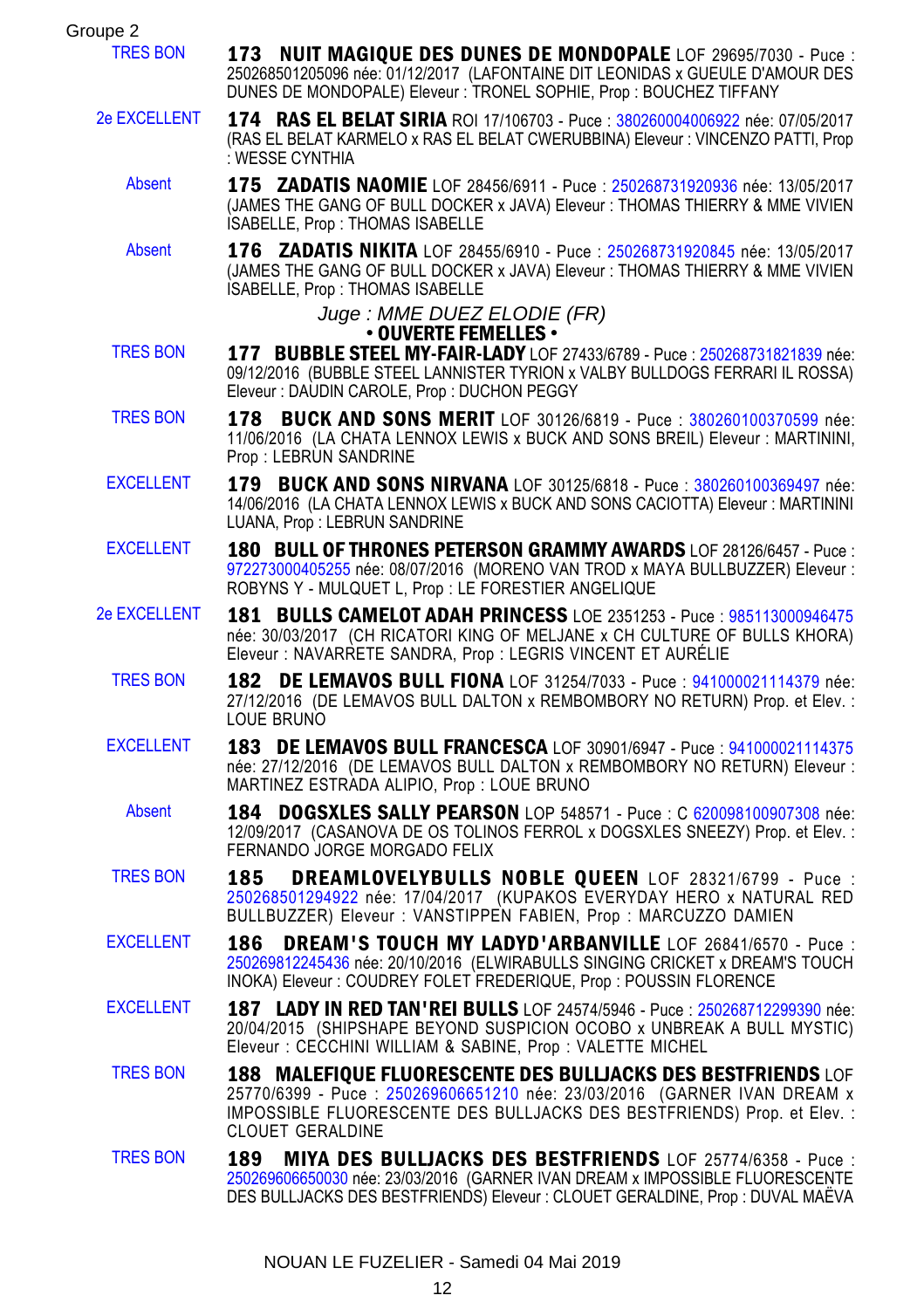- TRES BON 190 MOLLY TAN'REI BULLS LOF 27202/6606 Puce : [250268712526824](https://www.centrale-canine.fr/lofselect/chien-ws/6608776) née: 17/10/2016 (HE'S ARCHIE SEALAVILLE x UNBREAK A BULL NEW WAVE) Eleveur : CECCHINI WILLIAM & SABINE, Prop : FIQUET STÈVE
- 1er EXCELLENT CAC. 191 MOONLIGHT SHADOW DES CROQU'N BULLS LOF 26627/6556 - Puce : [250269812089005](https://www.centrale-canine.fr/lofselect/chien-ws/6538473) née: 19/08/2016 (LEONIDAS DES CROQU'N BULLS x IDYLE DE STANG-ZU) Eleveur : DES CROQU'N BULLS, Prop : GUIHOT AGATHE
	- TRES BON 192 MYALLY BULLDOG JODY COFFEE LOF 22536/5967 Puce : [250268712230869](https://www.centrale-canine.fr/lofselect/chien-ws/6066089) née: 01/10/2014 (EMIR DE KALINKA DES ROCHES BLANCHES x MYALLY BULLDOG HEAVEN COFFEE) Eleveur : CAGNIART AURELIE, Prop : CAGNIART AURÉLIE
		- Absent **193 NATION'S STRONG BULL DES DUNES DE MONDOPALE** LOF 28183/6915 -Puce : [250268501283983](https://www.centrale-canine.fr/lofselect/chien-ws/6733732) née: 15/05/2017 (JASCO LORD DIT BALTHAZAR DES BULL'S DE WINSTON x I AM A DREAM DES DUNES DE MONDOPALE) Eleveur : TRONEL SOPHIE, Prop : JEAN-THIEBAUT FLORENCE
		- Absent 194 NEW SOUL LADYBIRD PRINCESS LOF 24365/6424 Puce : [250269802435206](https://www.centrale-canine.fr/lofselect/chien-ws/6276755) née: 01/07/2015 (NEW SOUL INSIDE MAN x NEW SOUL HOCUS FOCUS) Eleveur : LANCESSEUR RACHEL & M. DUFRESNE GUILLAUME, Prop : MARTINE PERRAIN
	- TRES BON 195 NICKY DES BULLS DES HAUTES FALAISES LOF 28394/6795 Puce : [250268501222383](https://www.centrale-canine.fr/lofselect/chien-ws/6767098) née: 15/03/2017 (OXOLA BULL JETHRO GIBBS x I NEED YOU LOVE DES BULLS DES HAUTES FALAISES) Eleveur : LEGRIS AURELIE, Prop : FIQUET MAXIME
- 4e EXCELLENT 196 OUPS BULLBUZZER LOF 26529/6142 Puce : [972273000342823](https://www.centrale-canine.fr/lofselect/chien-ws/6345139) née: 17/07/2015 (LEWIS BULLBUZZER x UNBREAK A BULL LTLPRINCES) Eleveur : VANDE MEIRSSCHE FABIENNE, Prop : CLOUET GERALDINE
- 3e EXCELLENT 197 QUE BOM'BANANA DEL CALIBORSO LOF 31071/6982 Puce : [900133002000807](https://www.centrale-canine.fr/lofselect/chien-ws/6965810) née: 10/05/2017 (TREASURABULLS FIFTY SHADES x JUANITA BANANA DEL CALIBORSO) Prop. et Elev. : HADDAD VIRGINIE

### • CHAMPION FEMELLES •

- 3e EXCELLENT 198 DREAMLOVELYBULLS NOW OR NEVER LOF 28323/6907 Puce : [250268501294936](https://www.centrale-canine.fr/lofselect/chien-ws/6755053) née: 17/04/2017 (KUPAKOS EVERYDAY HERO x NATURAL RED BULLBUZZER) Eleveur : VANSTIPPEN FABIEN, Prop : STOFFAES VERONIQUE
	- Absent 199 IMPOSSIBLE FLUORESCENTE DES BULLJACKS DES BESTFRIENDS LOF 19952/5138 - Puce : [250269604983617](https://www.centrale-canine.fr/lofselect/chien-ws/5760903) née: 17/06/2013 (D'JERK DIT D'JACK DES DOMAINES DE TRYSKELL x FRICHTYE DES DUNES DE MONDOPALE) Prop. et Elev. : CLOUET GERALDINE
- 1er EXCELLENT Meilleur sexe opposé née: 07/05/2016 (GARNER HELL DREAM x IS COOL DU MANOIR DES JASSINES) Eleveur : 200 MAYA DU MANOIR DES JASSINES LOF 25885/6374 - Puce : [250268731584286](https://www.centrale-canine.fr/lofselect/chien-ws/6448152) PALIERNE GUY & ELISABETH, Prop : SCOTTO DAMIEN
	- 2e EXCELLENT 201 MIRACLE FOREVER DES LOUPS DU ROUMOIS LOF 25485/6355 Puce : [250269606624835](https://www.centrale-canine.fr/lofselect/chien-ws/6401858) née: 15/02/2016 (HORSE GARD BULLDOG HAPPY TOGETHER x IZAORA DU CLOS SARA) Eleveur : LOUE BRUNO, Prop : BENESTREAU AUDREY

# • VÉTÉRANS 8 ANS ET + FEMELLES •

Absent **202 FRICHTYE DES DUNES DE MONDOPALE** LOF 14869/4015 - Puce : [250269801621585](https://www.centrale-canine.fr/lofselect/chien-ws/5142417) née: 09/10/2010 (ELTON DU DOMAINE DU CHANT DES CIGALES x BROWNIE DES TERRES DU DOUX LIEU) Eleveur : TRONEL SOPHIE, Prop : CLOUET GERALDINE

- 1er EXCELLENT Meilleur Vétéran 203 GALLAK BULLS OF NORMANDY LOF 15689/5278 - Puce : [250268710030910](https://www.centrale-canine.fr/lofselect/chien-ws/5243143) née: 13/04/2011 (EACE DIT JACKSON OF FASHION BULL'S x ILLONA VAN TROD) Eleveur : BULLS OF NORMANDY, Prop : LEFRANC / BARROIS YANNICK /ALLAN
- 2e EXCELLENT 204 GUEULE D'AMOUR DES DUNES DE MONDOPALE LOF 15495/4257 Puce : 250269801657473 née: 13/03/2011 (D'JERK DIT D'JACK DES DOMAINES DE TRYSKELL x BAGUERA DES TERRES DU DOUX LIEU) Prop. et Elev. : TRONEL SOPHIE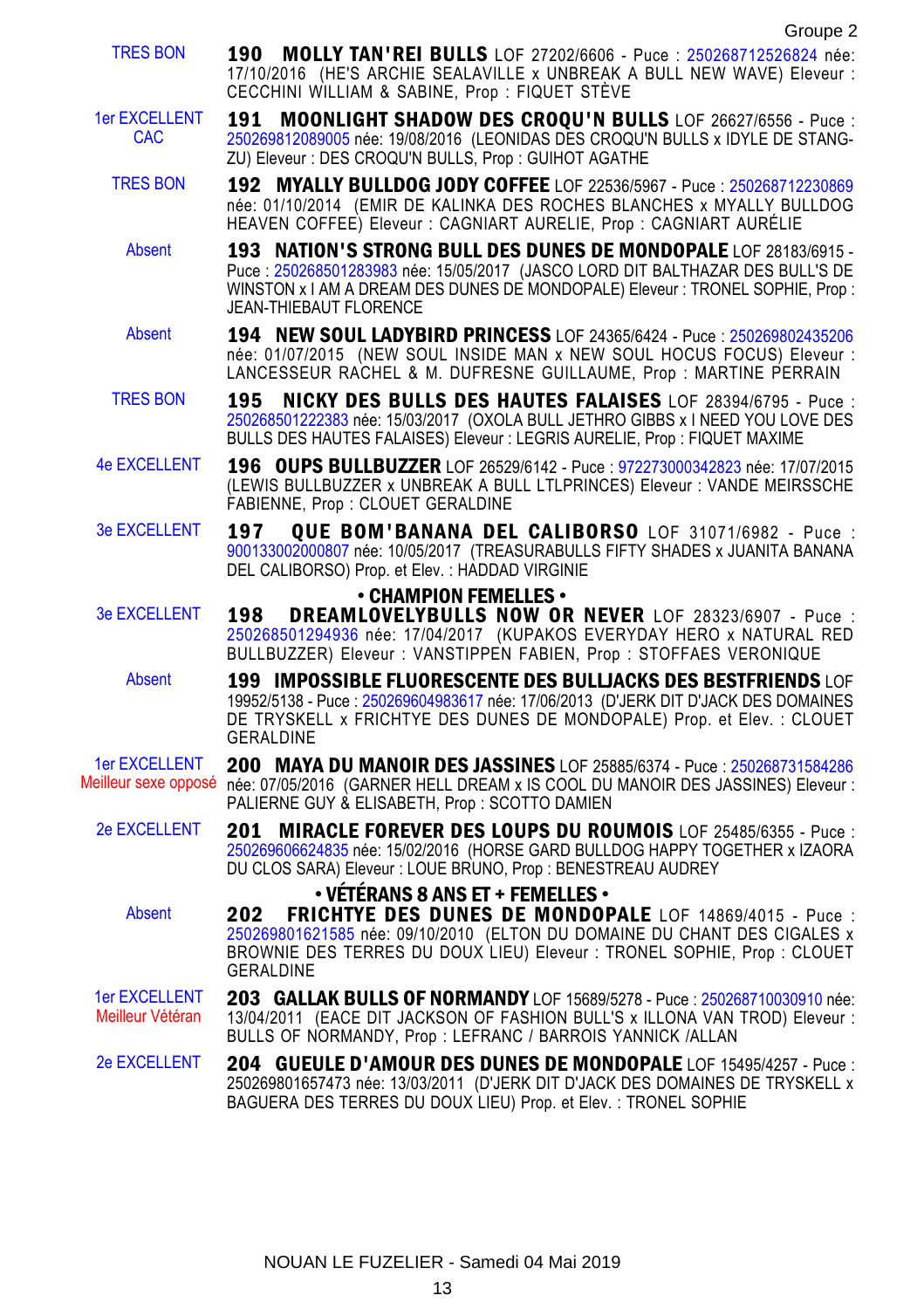| Test       | Puce            | Nr.<br>Cat. | Nom du chien                                                   | Propriétaire                                           |
|------------|-----------------|-------------|----------------------------------------------------------------|--------------------------------------------------------|
| <b>TAN</b> | 977200008932781 | 20          | DIPPER DE<br>HASHTAGBULL                                       | VOLEAU<br>THIERRY                                      |
| <b>TAN</b> | 941000022653963 | 22          | JUACU'L BRUXU DE LA<br>XIXA                                    | <b>BLANCO TUYA</b><br>MARTA                            |
| <b>TAN</b> | 941000022371254 | 24          | LA CHATA INFLUENCE                                             | OLIVET DONIA<br>ET JULIEN                              |
| <b>TAN</b> | 250268501439839 | 25          | NEW KID ON THE<br><b>BLOCK DEL CALIBORSO</b>                   | <b>MAGUES</b><br>MARIE                                 |
| <b>TAN</b> | 250268712659625 | 27          | NOX DU ROYAUME DES<br><b>SEPT COURONNES</b>                    | <b>GUMUSCHIAN</b><br>AURORE                            |
| <b>TAN</b> | 250269608025966 | 28          | <b>OBAMA</b>                                                   | LE VEN/<br>COURBE<br>GWEN                              |
| TAN        | 250268732206798 | 31          | OKYO OF FEELING<br><b>GOOD BULLDOGS</b>                        | <b>ROUX</b><br>JOSETTE                                 |
| <b>TAN</b> | 250268732176203 | 33          | OMER DES HAUTS DE<br>MARSOU                                    | <b>SEYS BAILLY</b><br>MICHELE                          |
| TAN        | 250269608084620 | 35          | OSCAR DES LOUPS DU<br><b>ROUMOIS</b>                           | VALETTE<br><b>MICHEL</b>                               |
| <b>TAN</b> | 250268501542140 | 36          | OXMO PUCCINO DES<br><b>BULLS DES HAUTES</b><br><b>FALAISES</b> | <b>MOINARD</b><br>ALEXANDRE                            |
| TAN        | 250268732062280 | 37          | <b>RUBY JEWEL NEPTUNE</b>                                      | <b>BOILLAND</b><br>PASCALE                             |
| <b>TAN</b> | 086021000004543 | 39          | ATOM HROCHMOOT                                                 | <b>MARTINE</b><br><b>PERRAIN</b>                       |
| <b>TAN</b> | 250268501373537 | 42          | <b>BURBERRY BULLS</b><br><b>OWEN</b>                           | <b>SERET SABINE</b>                                    |
| <b>TAN</b> | 250268731940389 | 43          | KING OF MAGIC BULL<br><b>NAT KING COL</b>                      | <b>CHAUDRE</b><br><b>BENOIT</b>                        |
| <b>TAN</b> | 250269606913396 | 46          | NICE ON THE ROCKS<br>DU LOCH VICTORIA'S<br><b>BULLS</b>        | <b>OTT SOPHIE</b>                                      |
| <b>TAN</b> | 250268600175576 | 47          | NOTORIOUS BIG NEW<br>STAR DE L'ILE D'ITHAK                     | <b>BRÉART</b><br><b>GEOFFREY &amp;</b><br><b>ERIKA</b> |
| TAN        | 250268712647297 | 48          | NOTTING HILL DES<br><b>TERRES D'ALFORIE</b>                    | <b>MOOTHOO</b><br>CELIA                                |
| <b>TAN</b> | 250269812177642 | 49          | NOVACK-BOY DI<br>VENDRA NERA                                   | THOMAS<br><b>ISABELLE</b>                              |
| TAN        | 250268712647309 | 50          | <b>NUITS SAINT GEORGES</b><br><b>DES TERRES D'ALFORIE</b>      | HAMEAU<br>JULIETTE                                     |
| <b>TAN</b> | 981098106628065 | 51          | <b>ONAHIA DEL ATLANTE</b><br>LOGAN                             | SAGHAARD<br><b>MANUELA</b>                             |
| <b>TAN</b> | 250269811396696 | 52          | OXOLA BULL NEVER<br>LET'S ME GO                                | LEGRIS<br>VINCENT ET<br>AURELIE                        |
| TAN        | 991001001076192 | 54          | <b>WILLBEBULLS UBER</b><br>SEXY BULLY                          | <b>WESSE</b><br><b>CYNTHIA</b>                         |
| <b>TAN</b> | 250268731654163 | 55          | <b>BUBBLE STEEL</b><br>MALABAR BI-GOUT                         | CHARLES<br><b>CLAIRE</b>                               |
| <b>TAN</b> | 250269812102445 | 72          | MILKSHAKE LAND VAN<br>MECHELAAR                                | PERNIN-KIHM<br><b>BEATRICE</b>                         |
| <b>TAN</b> | 250268501207172 | 74          | <b>M'PUIU</b>                                                  | VISINTIN<br><b>ROMAIN</b>                              |
| <b>TAN</b> | 985113000550176 | 80          | <b>TRAPPIST MAXIMUS</b><br><b>MERIDIUS RICATORI</b>            | SAUVÉE<br>SÉBASTIEN                                    |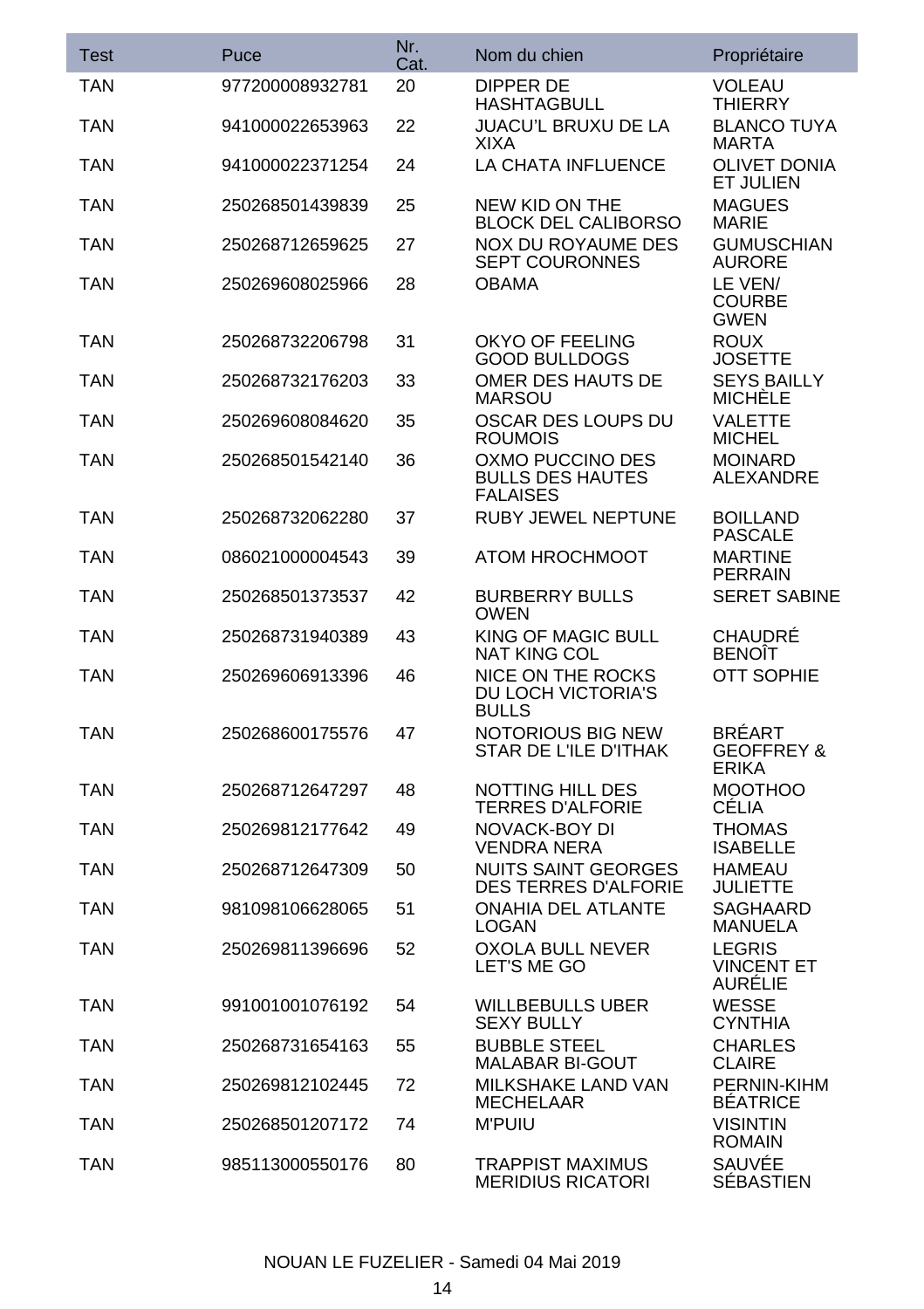| TAN        | 967000009979045 | 81  | UNBREAK A BULL<br>QUPIDON                                     | <b>HEMMERYCKX</b><br>- SPETERS<br>JULIE -<br>FERNAND |
|------------|-----------------|-----|---------------------------------------------------------------|------------------------------------------------------|
| TAN        | 250269606898782 | 89  | NATHANAEL ROCKS DU<br><b>LOCH VICTORIA'S</b><br><b>BULLS</b>  | HUYSMANS -<br>DUEZ IVES -<br><b>ELODIE</b>           |
| TAN        | 250269606890096 | 90  | NICKEL PIECE FOR<br>CHERRY DU LOCH<br><b>VICTORIA'S BULLS</b> | <b>HUYSMANS -</b><br>DUEZ IVES -<br><b>ELODIE</b>    |
| TAN        | 250268732246268 | 123 | <b>BUBBLE STEEL O HARA</b><br><b>SCARLETT</b>                 | SAGHAARD<br><b>MANUELA</b>                           |
| <b>TAN</b> | 250268712686350 | 126 | <b>BULLBUMPKIN'S OCUS</b><br><b>POCUS</b>                     | LE VEN/<br><b>COURBE</b><br><b>GWEN</b>              |
| <b>TAN</b> | 250268501373461 | 127 | <b>BURBERRY BULLS O'</b><br>JTADORE                           | <b>VALETTE</b><br><b>MICHEL</b>                      |
| <b>TAN</b> | 250268501373607 | 128 | <b>BURBERRY BULLS</b><br><b>OHARA</b>                         | <b>FERNANDES</b><br><b>CHRISTINE</b>                 |
| TAN        | 250268501374299 | 129 | <b>BURBERRY BULLS ONE</b><br><b>MILLION KISSES</b>            | <b>VALETTE</b><br><b>MICHEL</b>                      |
| TAN        | 250268732105867 | 133 | NABILA DU COURTIL DU<br><b>NOYER</b>                          | DEISS CÉLINE                                         |
| TAN        | 250269608135323 | 134 | NATION STRONG BULL<br><b>OOO DEEP PURPLE</b>                  | <b>OTT SOPHIE</b>                                    |
| TAN        | 250269608079935 | 137 | NOISETTE AU CLOS<br><b>D'AUTREFOIS</b>                        | <b>VICINI TATIANA</b>                                |
| TAN        | 250269811529457 | 138 | <b>OBSESSION FATALE</b><br>PRECIOUS BEAUTY'S                  | <b>MILHES</b><br>MAGALI                              |
| TAN        | 250268732176075 | 142 | <b>OLANA DES HAUTS DE</b><br><b>MARSOU</b>                    | <b>HALLOUIN</b><br><b>MARCELLINE</b>                 |
| TAN        | 250268732207396 | 144 | OLGA OF FEELING<br><b>GOOD BULLDOGS</b>                       | SCOTTO<br><b>DAMIEN</b>                              |
| TAN        | 250268732215762 | 145 | OLYMPE DES<br><b>WONDERFULS BULLS</b>                         | <b>POUSSIN</b><br><b>FLORENCE</b>                    |
| TAN        | 250269802790005 | 146 | O'MAVALENTINE BULLS<br>OF NORMANDY                            | LE FORESTIER<br>ANGELIQUE                            |
| TAN        | 250269811463937 | 149 | OPALINE D OR<br>PRECIOUS BEAUTY'S                             | <b>MILHES</b><br>MAGALI                              |
| <b>TAN</b> | 250268501452532 | 151 | ORNELLA DES<br>CAUSSES DE<br><b>PUYMERLE</b>                  | <b>BOUCHEZ</b><br><b>TIFFANY</b>                     |
| TAN        | 250268732176154 | 153 | <b>OUPS DES HAUTS DE</b><br><b>MARSOU</b>                     | <b>HALLOUIN</b><br><b>MARCELLINE</b>                 |
| <b>TAN</b> | 941000021252482 | 161 | <b>BROOKSIEBULL LACED</b><br><b>IN WHITE</b>                  | SAUVÉE<br>SÉBASTIEN                                  |
| TAN        | 941000021917383 | 162 | <b>DEL PAPIOL PENNY-</b><br>LANE                              | <b>OLIVET DONIA</b><br>ET JULIEN                     |
| TAN        | 990000001493878 | 165 | LEMONA MARAVILLA LA<br><b>ROSA</b>                            | <b>FERON LYDIE</b>                                   |
| TAN        | 250269608042220 | 166 | <b>LILYLOVE NEON TIGER</b>                                    | <b>PICKERING</b><br><b>SHIRENE</b>                   |
| <b>TAN</b> | 250268712647374 | 168 | <b>NEUVIEME MERVEILLE</b><br><b>DES TERRES D'ALFORIE</b>      | <b>HAMEAU</b><br><b>JULIETTE</b>                     |
| <b>TAN</b> | 250268501440004 | 169 | <b>NEVER ENDING SNOW</b><br><b>DEL CALIBORSO</b>              | HADDAD<br><b>VIRGINIE</b>                            |
| <b>TAN</b> | 250268732105848 | 170 | NICKY DU COURTIL DU<br><b>NOYER</b>                           | DUVAL MAËVA                                          |
| TAN        | 250268501204996 | 171 | NOT FOR YOU DES<br>DUNES DE MONDOPALE                         | <b>STROEYMEYT</b><br>MAUD                            |